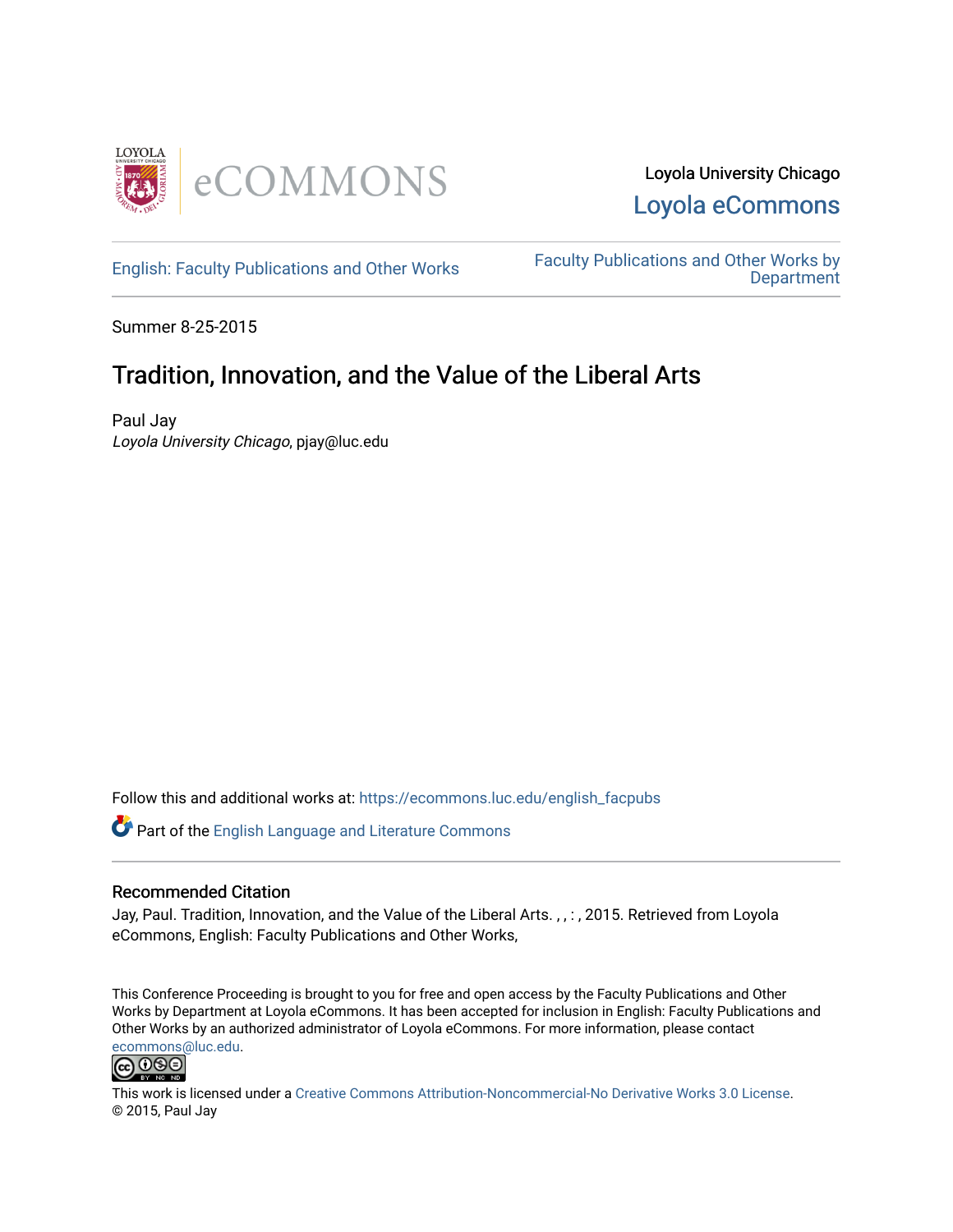



[English: Faculty Publications and Other Works](https://ecommons.luc.edu/english_facpubs) Faculty Publications and Other Works by **Department** 

Summer 8-25-2015

# Tradition, Innovation, and the Value of the Liberal Arts

Paul Jay

Follow this and additional works at: [https://ecommons.luc.edu/english\\_facpubs](https://ecommons.luc.edu/english_facpubs?utm_source=ecommons.luc.edu%2Fenglish_facpubs%2F1&utm_medium=PDF&utm_campaign=PDFCoverPages) 

**C** Part of the [English Language and Literature Commons](http://network.bepress.com/hgg/discipline/455?utm_source=ecommons.luc.edu%2Fenglish_facpubs%2F1&utm_medium=PDF&utm_campaign=PDFCoverPages)

This Conference Proceeding is brought to you for free and open access by the Faculty Publications and Other Works by Department at Loyola eCommons. It has been accepted for inclusion in English: Faculty Publications and Other Works by an authorized administrator of Loyola eCommons. For more information, please contact [ecommons@luc.edu](mailto:ecommons@luc.edu).



This work is licensed under a [Creative Commons Attribution-Noncommercial-No Derivative Works 3.0 License.](https://creativecommons.org/licenses/by-nc-nd/3.0/)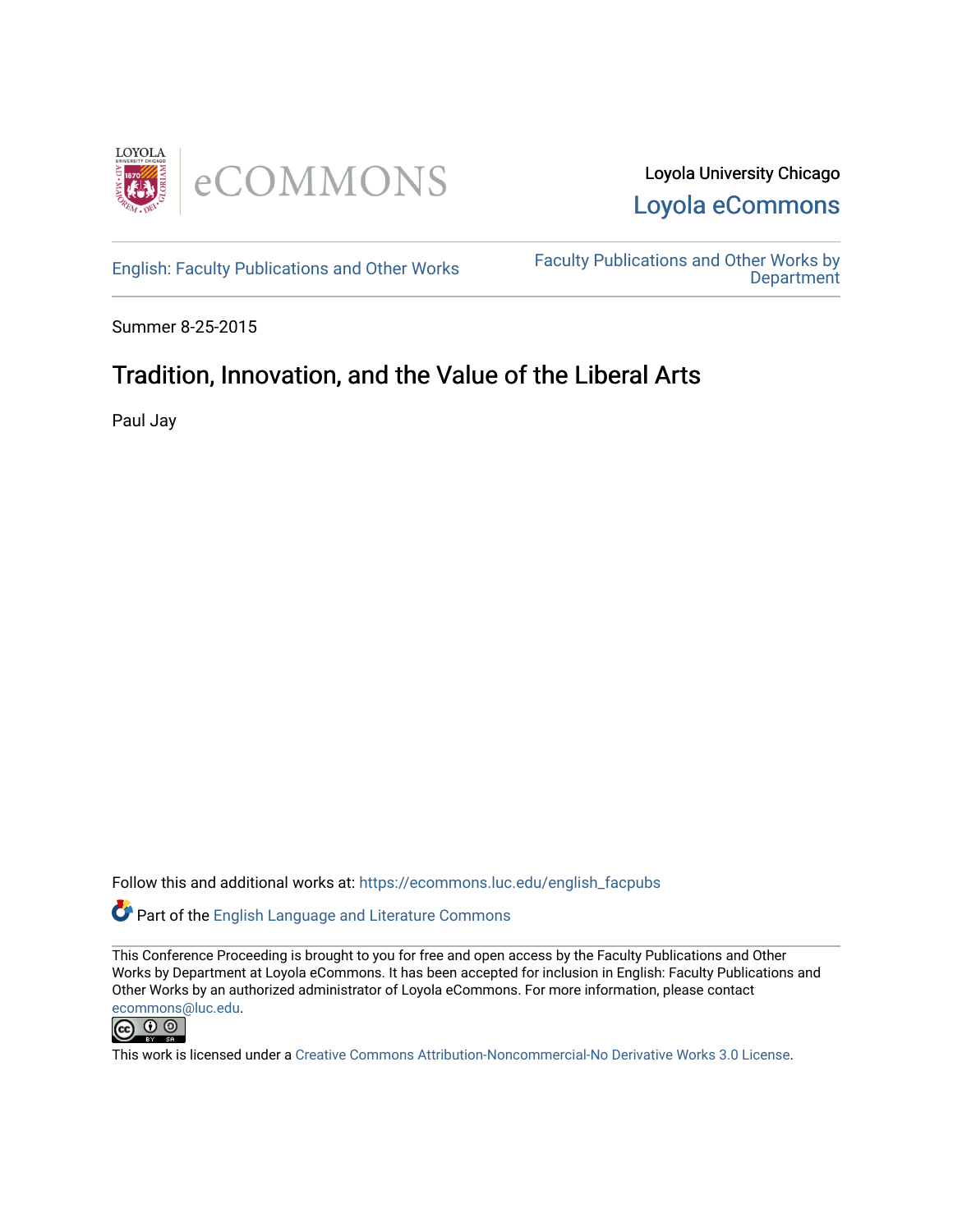### **Tradition, Innovation, and the Value of the Liberal Arts**

Centre College, Danville, KY, August 20, 2015 Paul Jay, Professor of English, Loyola University Chicago

What's liberal about the liberal arts? During the Q&A after a lecture about the liberal arts I gave at another university last fall, one person in the audience asked me why we call the liberal arts the *liberal* arts. He insisted that because the term "liberal" had gotten so politically fraught we ought to come up with another characterization for what we teach under that banner, since the term "liberal" had become such a contentious one in public political discourse.

The questioner seemed unaware that the "liberal" in liberal arts has little to do with the contemporary political position we associate with liberalism. The word "liberal," of course, comes from the Latin, liber, meaning free, unrestricted unimpeded. The key point about an education in the liberal arts is that it isn't focused on professional training, but rather, on a general education (from the Greek *artes liberales*) across disciplines ranging from math and geometry to logic and rhetoric in order to cultivate freethinking in citizens who could participate knowingly and wisely in civic discourse and decision-making. 

A liberal arts education has never been about either a specifically left politics, or about professional training, but about laying the intellectual foundation for responsible civic engagement and the exercise of citizenship. It's about producing *cultural* rather than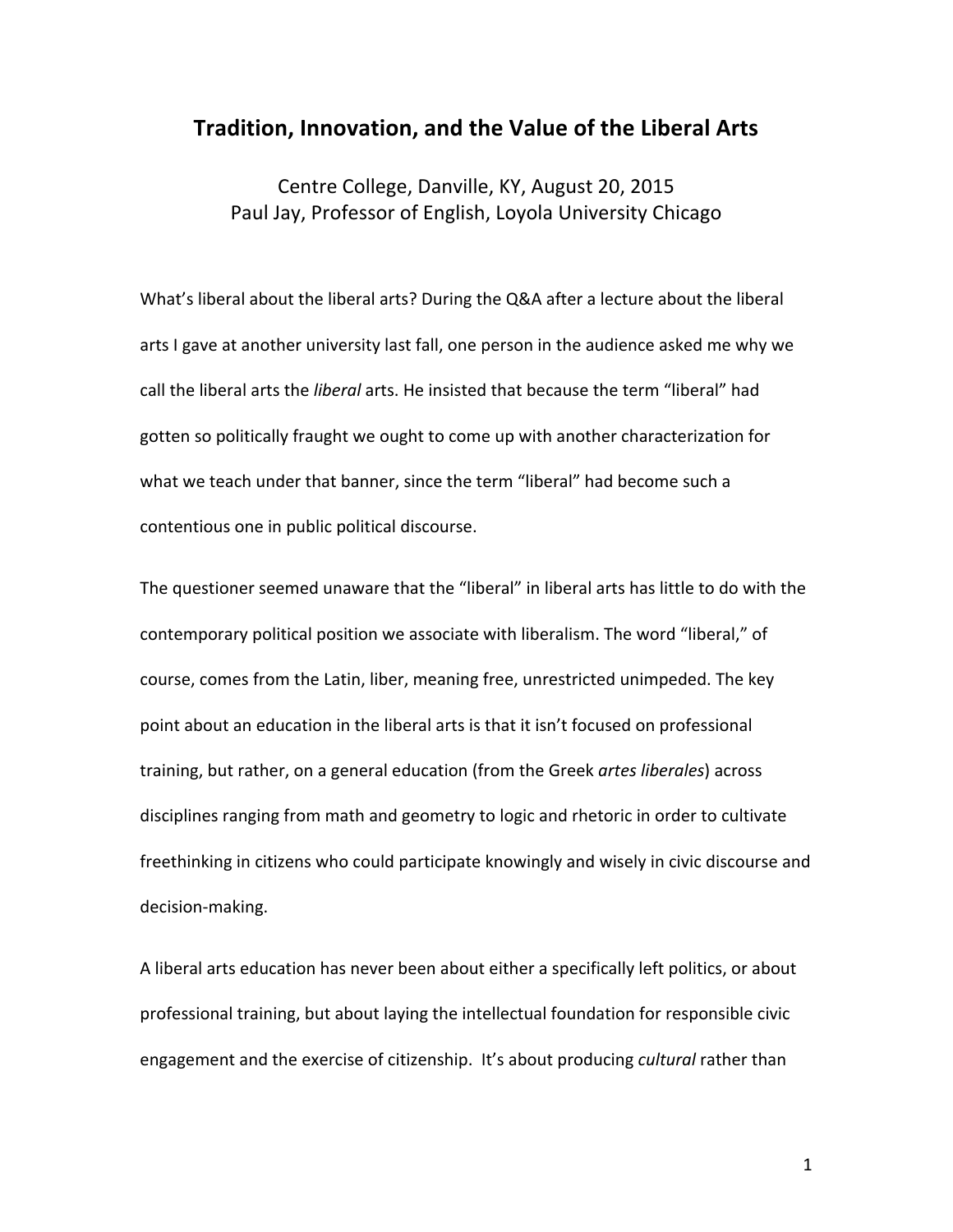economic capital. It stresses broad intellectual enrichment over immediate practical, mechanical, or professional utility.

Unfortunately, we are living at a time when the ideal of a liberal arts education is increasingly being challenged by a vocational model of education, or by what William Deresiewicz has recently dubbed the *neoliberal* arts. While the point of a liberal arts education is to provide students with an education that isn't systematically organized around professional training, many commentators, political leaders, state legislatures, boards of trustees, and even students and their parents, increasingly embrace the idea that a college or university education ought to be focused specifically on preparing students for jobs. This turn away from a liberal arts to a vocational (or neo-liberal) model of higher education is the result of a convergence of forces. The economic downturn which began in the fall of 2008 and from which we are just now emerging, the election of economically and socially conservative governors and legislative majorities in a number of states (Wisconsin, Illinois, Florida, Kansas, to name a few) who have dramatically cut funds for state colleges and universities. As Janet Napolitano, president of the University of California, has recently pointed out, "during the years of the Great Recession, 44 out of 50 states cut funding on a per-student basis to their public institutions of higher education."

Anxiety about the economy leads students to major in disciplines they think will prepare them for jobs, and this feeds a mindset that envisions higher education as vocational rather than liberal. When the number of students majoring in the humanities and social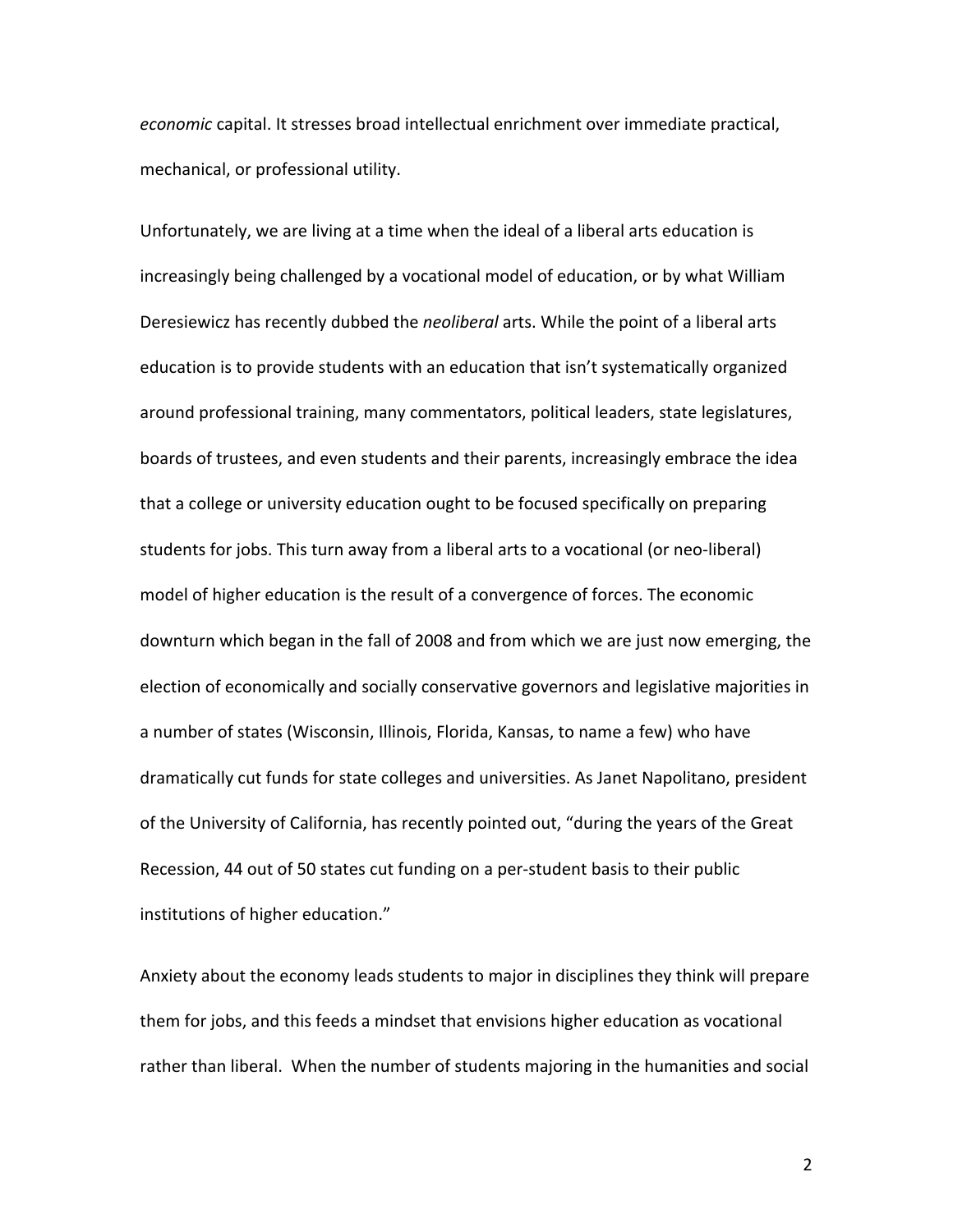sciences dip, as they have in recent years, it is almost always in response to economic recessions (not, as some commentators like to argue, because of radical intellectual trends inside academia). There's ample evidence the recession has lifted, but students and their parents are still deeply concerned with wage stagnation -- which keeps the anxiety about putting job preparation first in higher education very high and thus feeds the erosion of the liberal arts ideal. Corporations and financial institutions are back on their feet, the manufacturing sector has rebounded, but new jobs remain scarce and the increasing inequality of income in the U.S. has shrunk the middle class, perhaps permanently. In this climate, it's no wonder kids and their families are worried about jobs, and that they increasingly see their investment in higher education as an investment in job training. In this climate the very philosophy of a liberal arts education has come to be threatened.

Of course these economic developments have both converged with -- and helped to feed -- the corporatization of higher education, a trend that, as many other commentators have observed, often serves to ratchet up the philosophical skepticism about the liberal arts model of higher education I've been discussing. What do I mean when I refer to the "corporatization" of higher education? For me, the corporatization of higher education has to do with the convergence of a set of interrelated developments, some of them structural, economic, and managerial, but others having to do with *values* --- with shifting notions about the very purpose of a college education. At the structural and managerial levels, the corporatization of higher education is embodied in the fact that universities more and more are being run as corporations,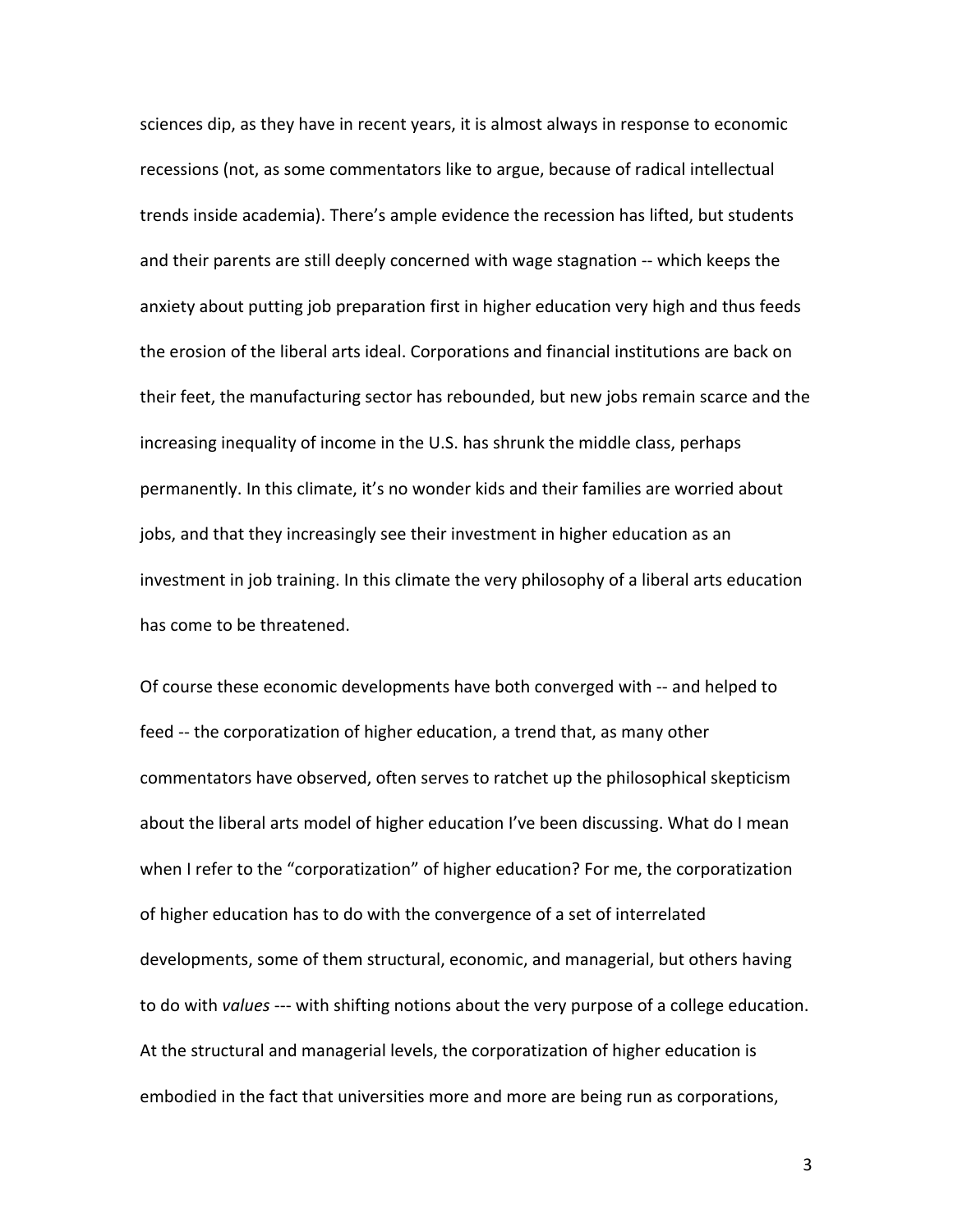both in terms of their managerial hierarchies and their stress on the economic bottom line. College and university presidents operate as CEOs in an environment in which shared governance is on the wane. Faculty have less and less say about broad educational goals and curricular and program matters than they did in the past, which means not only disciplinary *knowledge* but disciplinary *values* can take a back seat to economic exigencies or ideas about what will sell to students and their parents. Boards of Trustees are increasingly made up of CEOs, bankers, hedge fund operators, and real estate developers who, not surprisingly, bring a business mentality not only to the budgetary and administrative aspects of higher education, but often to their philosophies of education as well.

This trend was underscored by Wisconsin Governor Scott Walker's attempt last year to revise the mission of his state's university system by replacing references to "the search for truth," the need to "improve the human condition" and to "serve and stimulate society"  $-$  the bedrock of a liberal arts education  $-$  with the goal of meeting "the state's workforce needs" (a phrase he proposed moving to the very beginning of the mission statement). In an educational environment like the one Walker envisions, the liberal arts model that helped build this country all but disappears. The value of a liberal arts model of higher education, after all, is that both the student and her professor are free to explore knowledge without being subordinated to a particular professional practice or application that would tie learning to the specific *interests* of that practice or application. The vocational training model threatens to undermine that freedom. It puts the marketplace value of a college degree ahead of the value of a general education in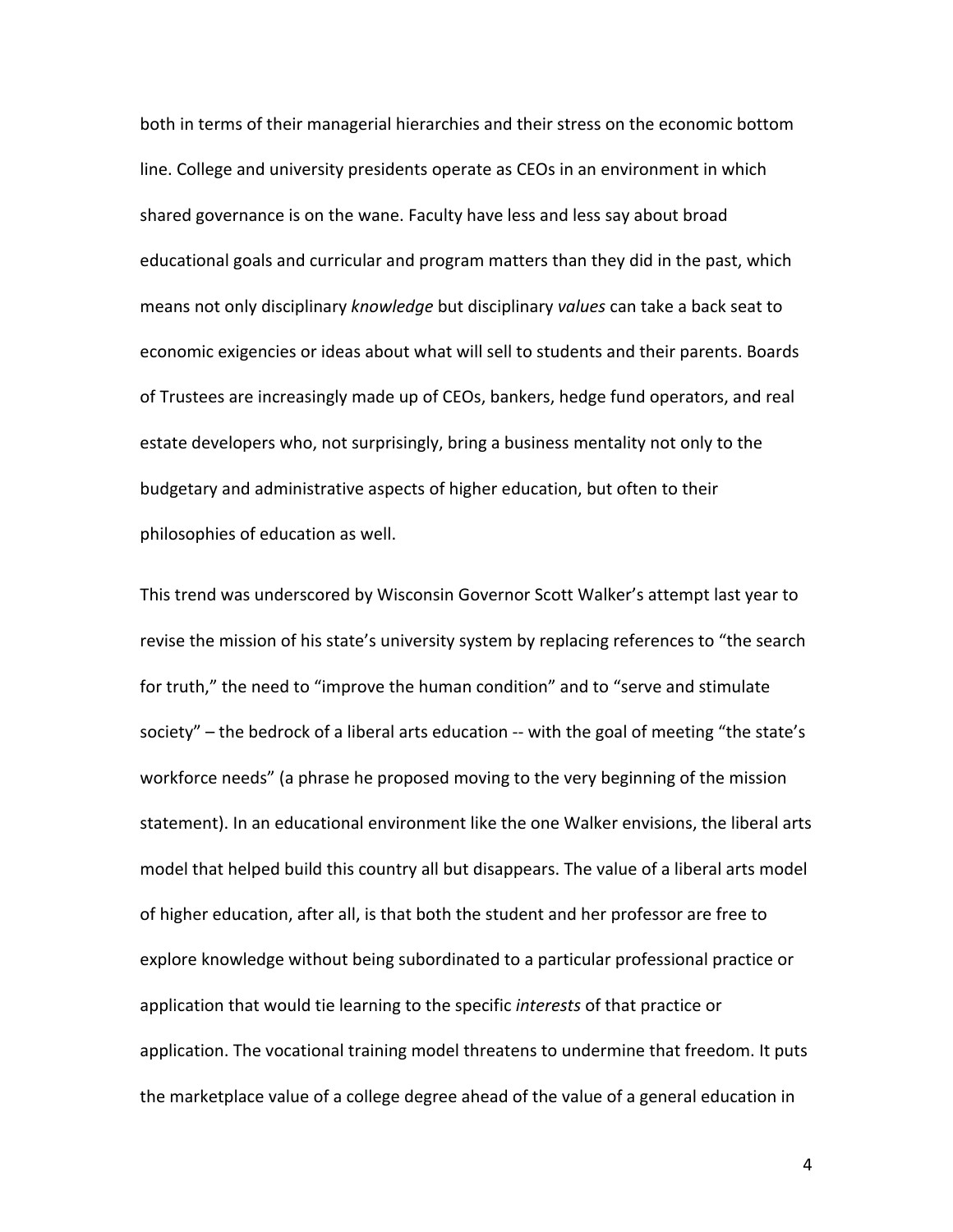the arts, languages, history, faith traditions, science and philosophy, an education that puts a premium on the free and open-ended exploration of knowledge and which has traditionally been understood as necessary to the shaping of civic responsibility.

Regrettably, the pressure put on the liberal arts model of higher education these days has created divisions among those of us committed to stressing its value. Gerald Graff and I discussed some of them in our 2012 article, "Fear of Being Useful," and I spend a lot of time in my book talking about them. The general division I have in mind is the one between those who want to defend the humanities and liberal arts against an overly utilitarian conception of higher education by insisting they have a value in themselves that transcends the practical and the utilitarian (a view often shared by traditionalists and progressives alike), and those like Graff and I who seek to engage the utilitarian critique by stressing the concrete, transferable skills liberal arts students learn, skills that are demonstrably attractive to a growing number of employers.

My argument has consistently been that the humanities and social sciences, like the STEM disciplines, teach both *subjects* and *competencies*, and that we ought to stress the competencies as much as we do the subjects. This means we need to avoid falling into the trap of ceding the practical to the scientific disciplines while claiming the humanities are untainted by utility. That kind of idealism doesn't do anyone any good. Literature and the visual arts are subject areas, but when students take courses in these areas they not only learn about the history of literature and art while becoming familiar with a representative range of texts and works. They also develop specific competencies: how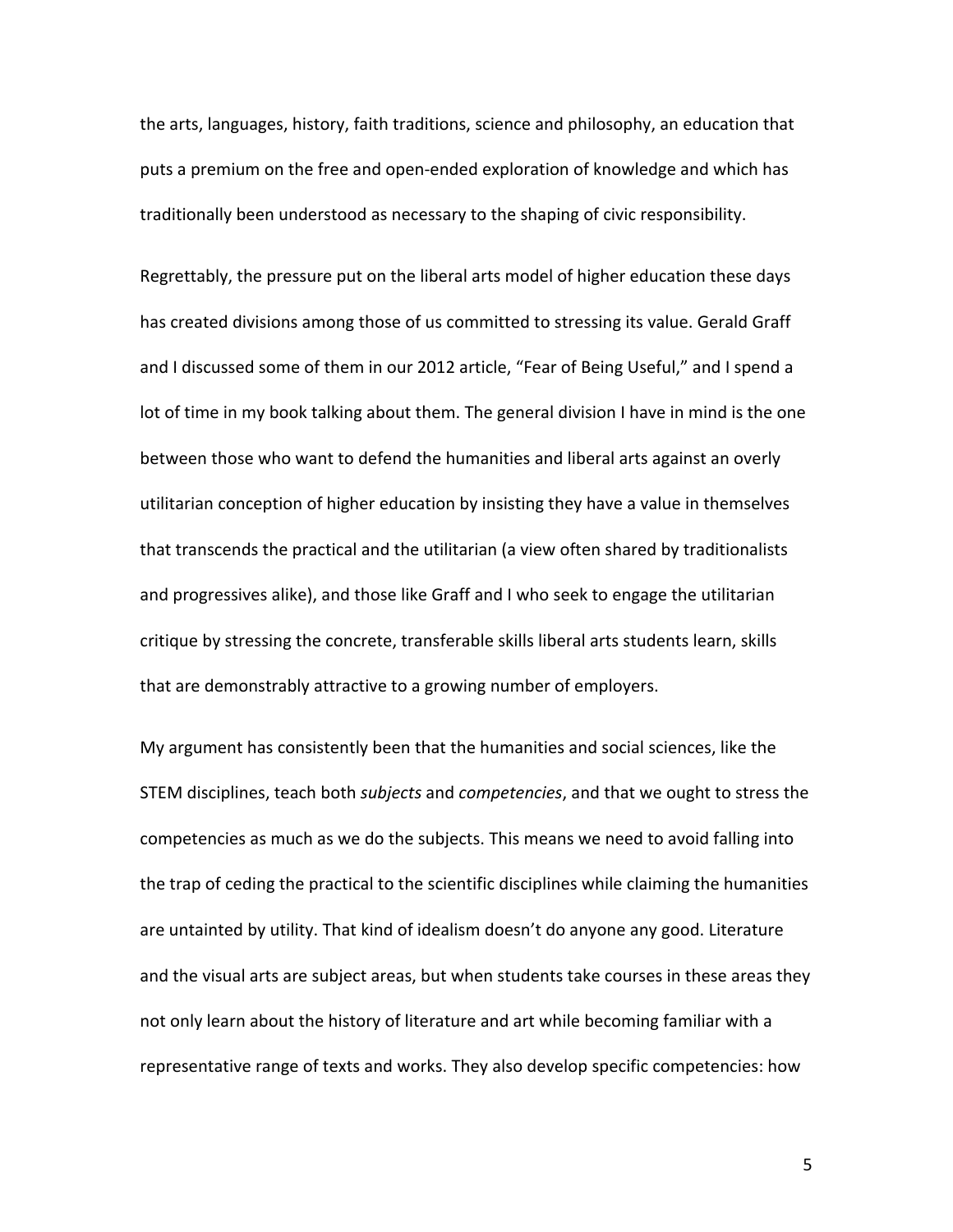to recognize, appreciate, research, analyze, and think and write critically about aesthetic form and aesthetic experience, and about the relationship between aesthetics, culture, and politics. History is a subject area, but when students take history courses they don't just learn about important historical events, they learn how to read, research, analyze, and think and write critically about a whole range of things from a historical perspective. They learn how to think historically. And of course it's the same with philosophy. When students take philosophy courses they don't just become familiar with important philosophers and their ideas. They also learn how to think philosophically, to analyze events, ideas, ethical and moral claims, texts, and the arguments of others from a philosophical *perspective*. They enrich their ability to think about things in *abstract and skeptical* terms. And courses in religious studies not only provide a substantive education in a variety of faith traditions. They also require students to think about and negotiate their inner lives, to supplement their experience of material reality with a consciousness of how that reality is both shaped by, and gives shape to, their interiority. Each of these disciplines is valuable for the *bodies of knowledge* they transmit, but they are also valuable for the *competencies* they teach –reading, analytical, research, critical thinking, and writing skills.

While I don't believe we can – or should  $-$  put a price tag on these skills, I also believe we shouldn't shy away from stressing how they constitute an important part of the value of a liberal arts education. In the face of claims that the liberal arts lack practical utility, I think it's important to both resist the over-instrumentalization of higher education *and* yet at the same time make the point that the liberal arts *do* in fact train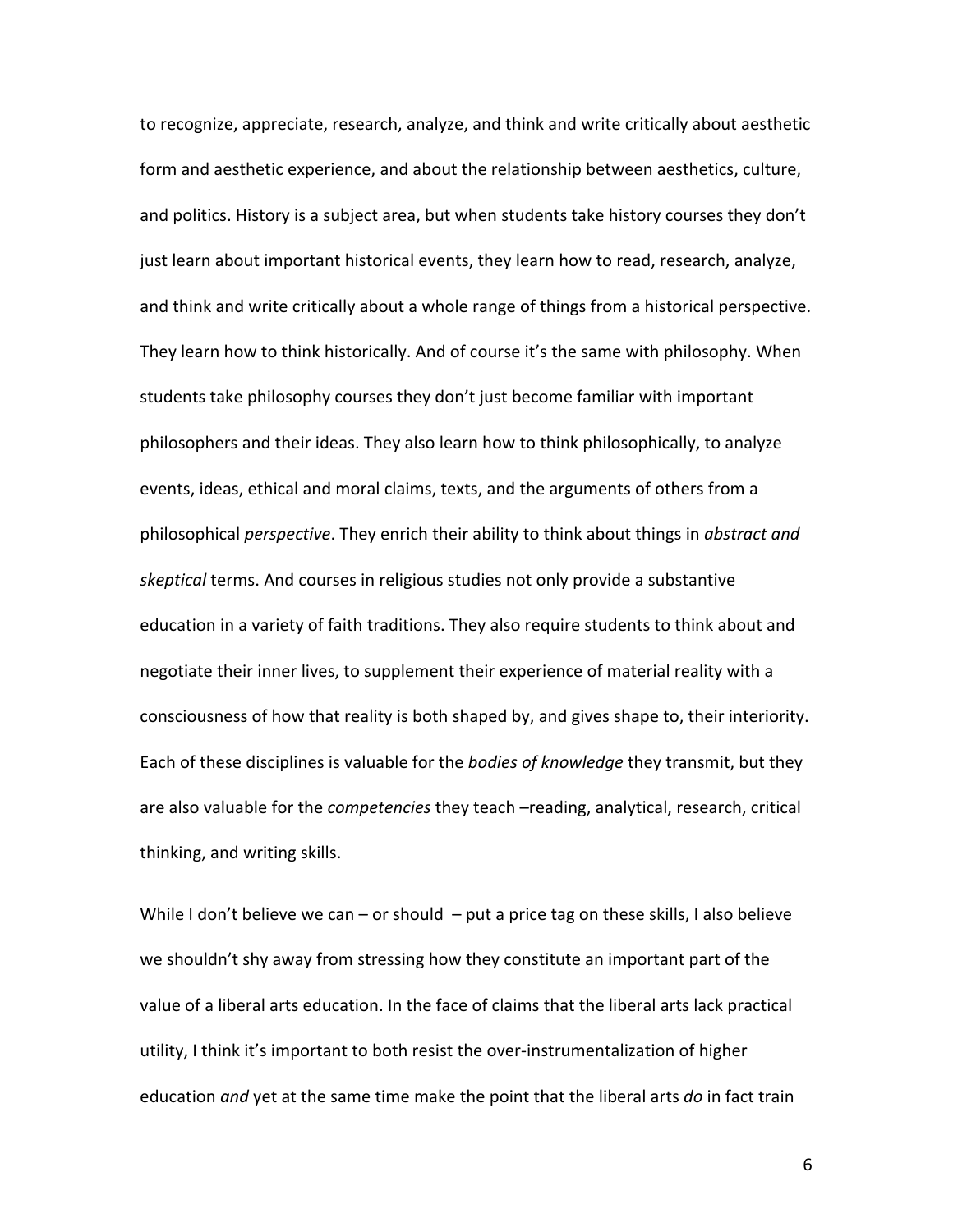students in a range of transferable skills in an interdisciplinary way that employers find attractive. The point, it seems to me, constitutes a balanced approach that, on the one hand, doesn't cave in to the idea that courses in the humanities and liberal arts don't have any practical value, but on the other hand, does not give itself wholly over to the view that practical utility is the sole and best measure of the value of a college or university education.

The balance I'm talking about sometimes gets lost these days in the increasing stress on the good news regarding the employability of humanities and liberal arts students. For example, in late July *Forbes Magazine* posted an article on its website by George Anders entitled "That 'Useless' Liberal Arts Degree Has Become Tech's Hottest Ticket." The article features Anna Picakard, the editorial director at Slack Technologies (they produced the popular office messaging tool, Slackbot), who earned a theater arts degree. Luckily for Pickard, Slack's cofounder, Stewart Butterfield, earned a B.A. in philosophy and is bullish about hiring people who study in the liberal arts. "Studying philosophy taught me two things," Butterfield is quoted as saying. "I learned how to write really clearly. I learned how to follow an argument all the way down, which is invaluable in running meetings. And when I studied the history of science, I learned about the ways that everyone believes something is true-like the old notion of some kind of ether in the air propagating gravitational forces–until they realized that it wasn't true" (apparently studying philosophy didn't teach him how to count – that's three things, not two). Anders reports that "throughout the major US. tech hubs, whether Silicon Valley or Seattle, Boston or Austin, Tex., software companies are discovering that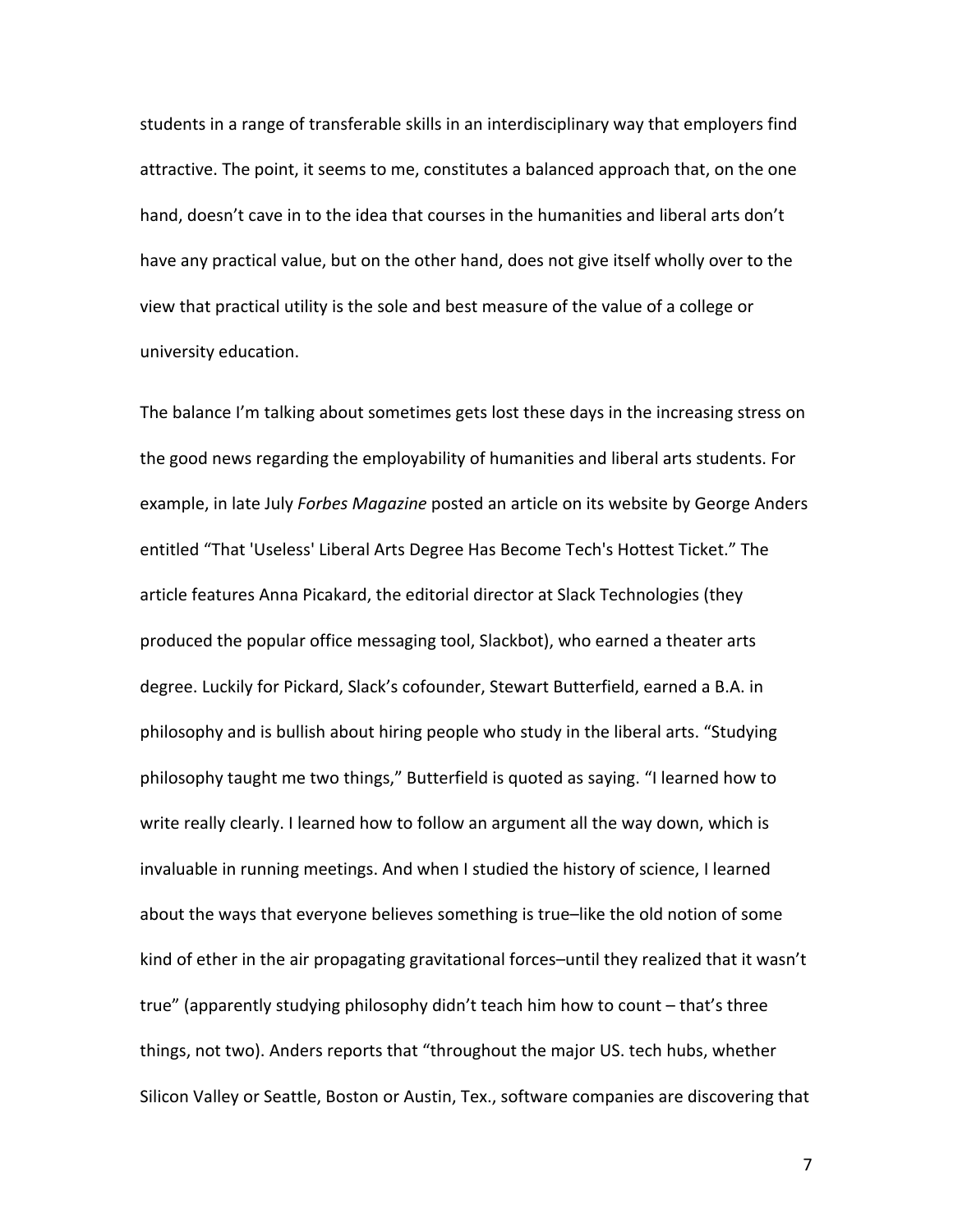liberal arts thinking makes them stronger." A similar article from last August on the website Fast Company caught my eye. It's by Elizabeth Segran and it's entitled "Why Top Tech CEOS Want Employees with Liberal Arts Degrees." Segran writes that "while the tech boom is partly responsible for the spike in students majoring in science, technology, engineering and math, many tech CEOs still believe employees trained in the liberal arts add value to their companies." She cites as an example Steve Yi, CEO of the web advertising platform MediaAlpha, who, according to her report, believes "that the liberal arts train students to thrive in subjectivity and ambiguity, a necessary skill in the tech world where few things are black and white. "'In the dynamic environment of the technology sector,' he's quoted as saying, "there is not typically one right answer when you make decisions'  $\dots$  'there are just different shades of how correct you might be.'" 

If you want to survey a collection of recent articles that underscore how the liberal arts teach practical, transferable skills attractive to a wide range of employers, you can't do much better than the Council of Independent Colleges website page called "Op-Eds by Presidents" (just Google the phrase) which contains dozens of recent articles by Presidents of U.S. liberal arts colleges and universities about the business world value of a liberal arts education. While some of these articles do tout the intangible value of a liberal arts education, a majority of them focus on the challenge of making a case for the practical value of a liberal arts education, stressing the fundamental communicative and analytical skills that make humanities and liberal arts students attractive to a wide range of employers. These articles, on the whole, insist there isn't a divide between the liberal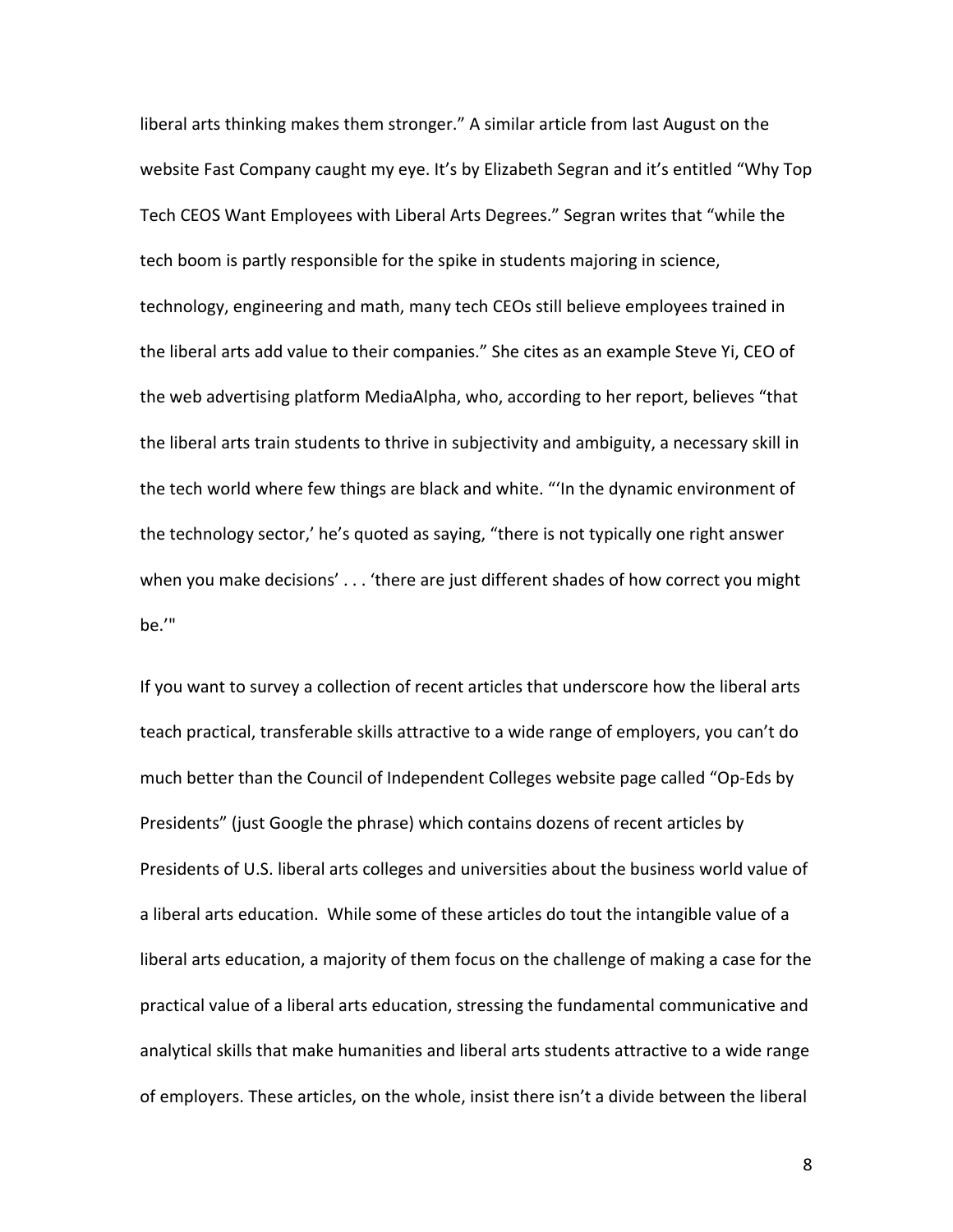arts and professional training, that the liberal arts matter in an age dominated by technology, that a liberal arts education speaks both to a calling and a career, producing both good citizens and good workers, providing job training and value in a global marketplace through the teaching of soft skills (all of this language comes from the titles of articles).

One of the key themes in these defenses of the practical utility of a liberal arts education is that liberal arts and humanities students learn how to solve problems through critical thinking. While I think this is true in a superficial kind of way, I think it exemplifies how overstressing the practical utility of a liberal arts education can distract us from the core ideals upon which it was founded  $-$  the creation of the free-thinking individual. Critical thinking as problem solving in the world of business and tech too often overlooks the fact that critical thinking in college is less about *solving* problems than *creating* problems. Because the humanities in particular, and the liberal arts in general, provide a space for thinking in critical and skeptical ways about our society's obsession with the practical and the utilitarian, with overly materialistic, bottom-line metrics for judging value, I think it's crucial that we underscore the role critical thinking plays in this process.

While the role of critical thinking in solving specific problems is certainly a skill worth emphasizing, what I want to argue is that critical thinking ought to involve intellectual processes that challenge students to doubt what they think they know, and to become *constructively skeptical* of how they have come to believe what they believe. This value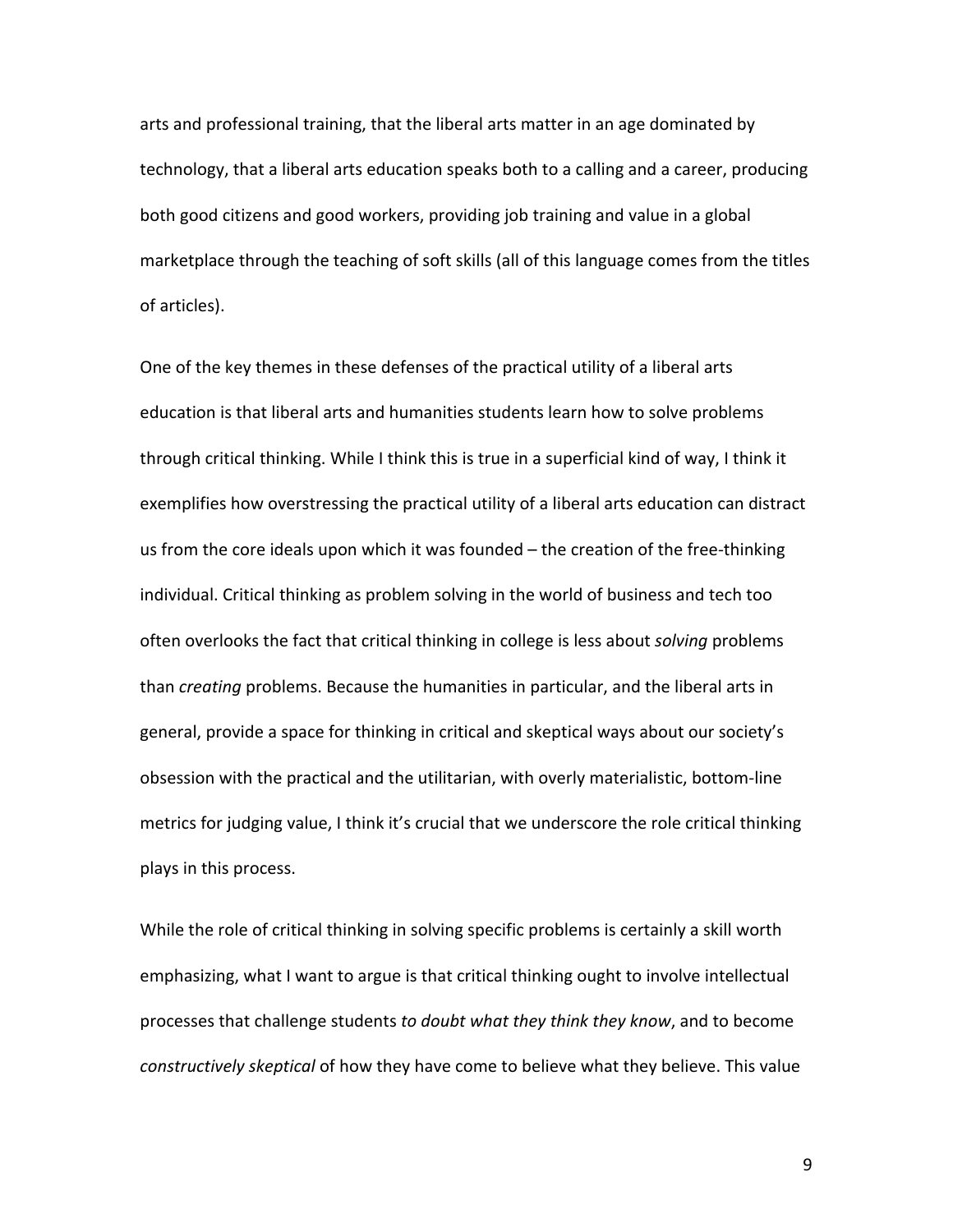was stressed in one particular article among those by liberal arts college and university presidents that stood out from all the others. It's by Christopher B. Nelson, President of St. John's College in Annapolis, Maryland, and it's entitled "The Power of Doubt." Here's the gist of his argument in a single, cogent paragraph:

Doubting, questioning the certainty of what is taken to be true, is the source of both understanding and innovation . . . To plumb the depths of problems, or even to identify them properly, requires a facility with doubt that must be learned and then cultivated. The trick is not to take on blindly what is given to us, but to awaken doubt about it, question it, accept what is reasonable and appeals to our sensibility, so that it becomes something new in us, not something that belongs to Plato or Aristotle or Darwin or Einstein. In this sort of learning, the student does the work, not the professor; the student molds himself or herself, instead of being molded by some external authority. In this sort of learning, the freedom of the student is respected even as he or she is developing the arts of freedom. This is what is meant by liberal education.

Nelson's stress on doubting gets at the core value of critical thinking I have in mind. Certainly the concrete disciplinary knowledge we teach our students is important, and yes, we do teach our students practical, transferable skills that have great utility in the jobs marketplace. But the ability to doubt is one of those intangibles in higher education we ought to continually stress. As Nelson points out, it's what produces innovation, both among professors and the students we teach. When we explain the value of the liberal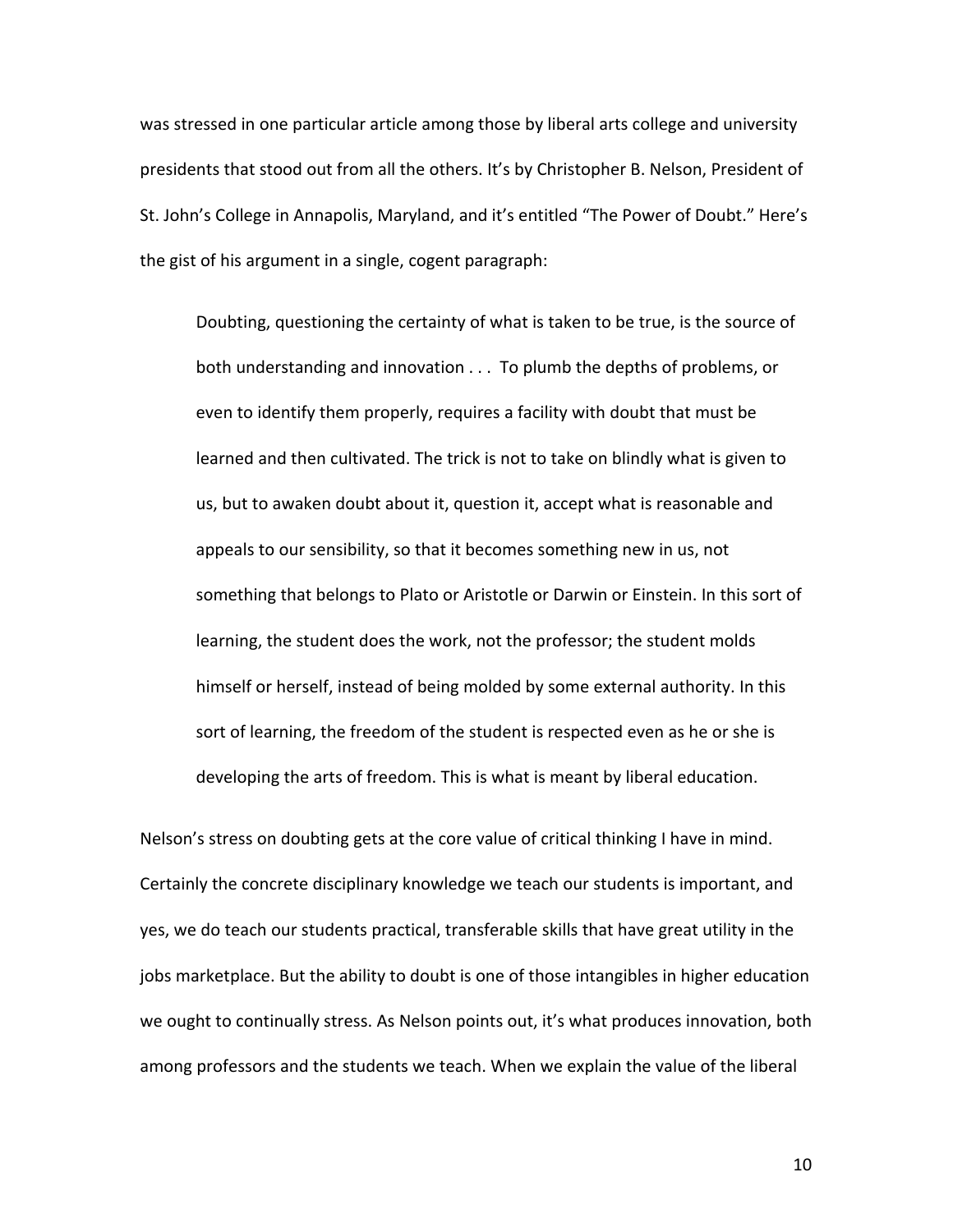arts we continually reference the way they teach critical thinking, but too often we invoke that term without defining it very clearly, without connecting it to the ability to subject what we take to be orthodox and common sense to what Nelson simply calls doubt. And doubt produces innovation.

In my book I defend the importance of critical theory in the liberal parts in part by insisting that courses stressing theory are central to the teaching of critical thinking. I don't want to spend too much time rehashing the idea, but the gist of my argument is that critics of the humanities are wrong in blaming critical theory for a fall off in enrollments, first because there's no evidence to support the assertion, but secondly, because courses in critical theory  $-$  or courses that stress critical theory  $-$  are some of the best courses in critical thinking we have in higher education (and they have helped to drive innovation across the disciplines). As Jonathan Culler reminds us at the outset of his book, *Literary Theory: A Very Short Introduction*, the "main effect" of theory "is the disputing of 'common sense': common sense views about meaning, writing, literature, experience" (4). From this perspective, theory is a form of critical thinking that in challenging old, naturalized orthodoxies gets us to see that what we take to be "common sense" explanations and assumptions are in fact highly contingent theories. "Theory," in Culler's view, is an "attempt to show that what we take for granted as 'common sense' is in fact a historical construction, a particular theory that has come to seem so natural to us that we don't even see it as a theory."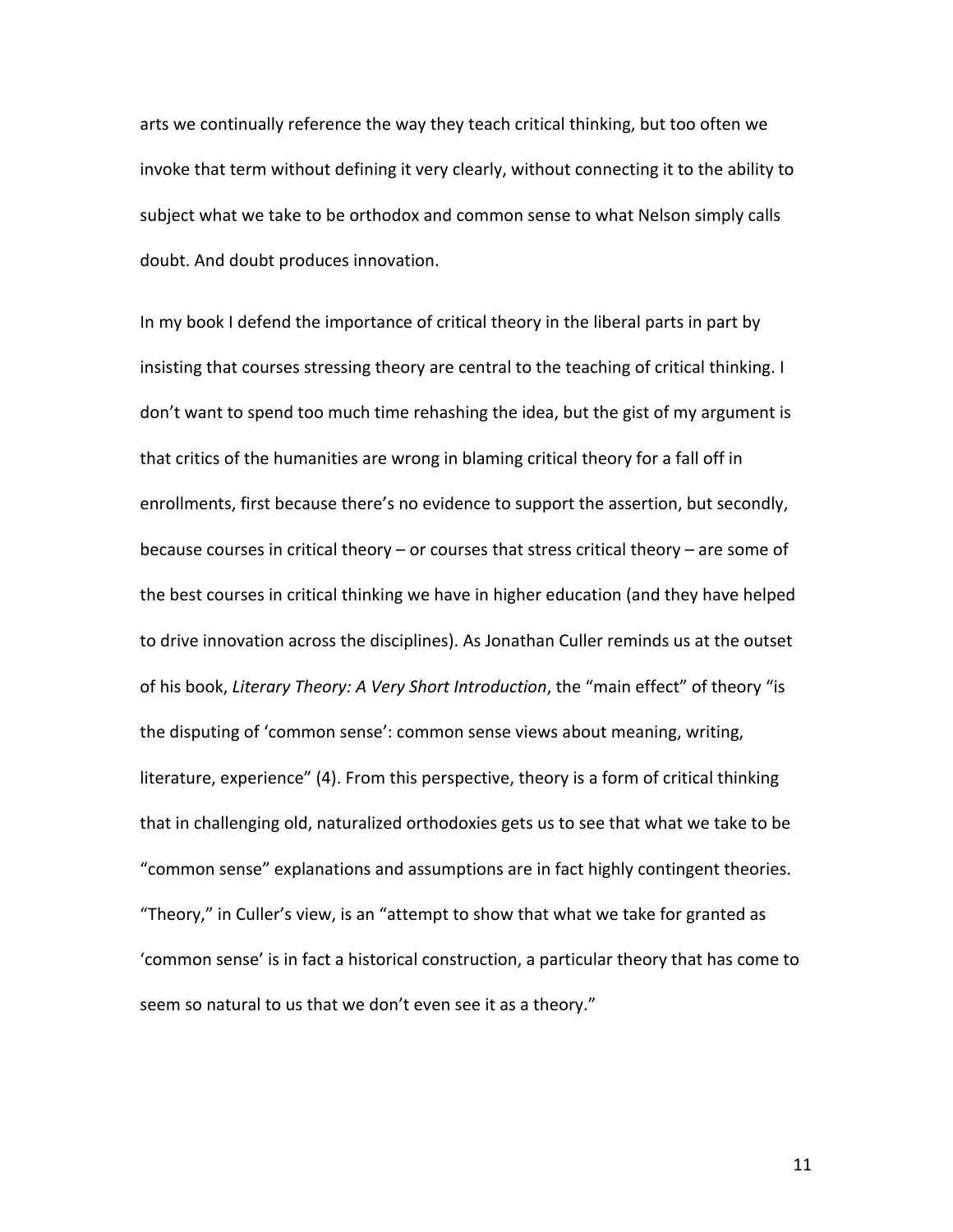I was recently reminded of the link between a liberal arts education, doubt, theory, and critical thinking while reading Ta-Nehisi Coates' extraordinary new book about growing up black in America, *Between the World and Me*. There's a marvelous section in the book describing his experience as a new student at Howard University, and it ought to be required reading for anyone interested in the value of a liberal arts education. He describes beginning his undergraduate education at Howard with a monolithic and romanticized conception of what he calls the "black race," "black culture," and "black beauty," "primordial stuff," as he puts it. "The 'black race,'" he writes, "was a thing I supposed existed from time immemorial, a thing that was real and mattered" (46). But that primordial conception of blackness gets challenged by a range of historical, sociological, and theoretical texts he reads. He starts going to the university library, checking out 3 books a day, consulting writers he'd heard mentioned in his classes. "I went into this investigation," he writes, "imagining history to be a unified narrative, free of debate, which once uncovered, would simply verify everything I had always suspected" (48). But then "the trouble came almost immediately. I did not find a coherent tradition marching lockstep but instead factions, and factions within factions . . .. Things I believed merely a week earlier, ideas I had taken from one book, could be smashed to splinters by another  $\dots$  I was left with a brawl of ancestors, a herd of dissenters." "The pursuit of knowing was freedom to me, the right to declare your own curiosities and follow them through all manner of books  $\dots$ . The classroom was a jail of other people's interests. The library was open, unending." Coates writes that he began his study with the conviction that the category "white people" was a historical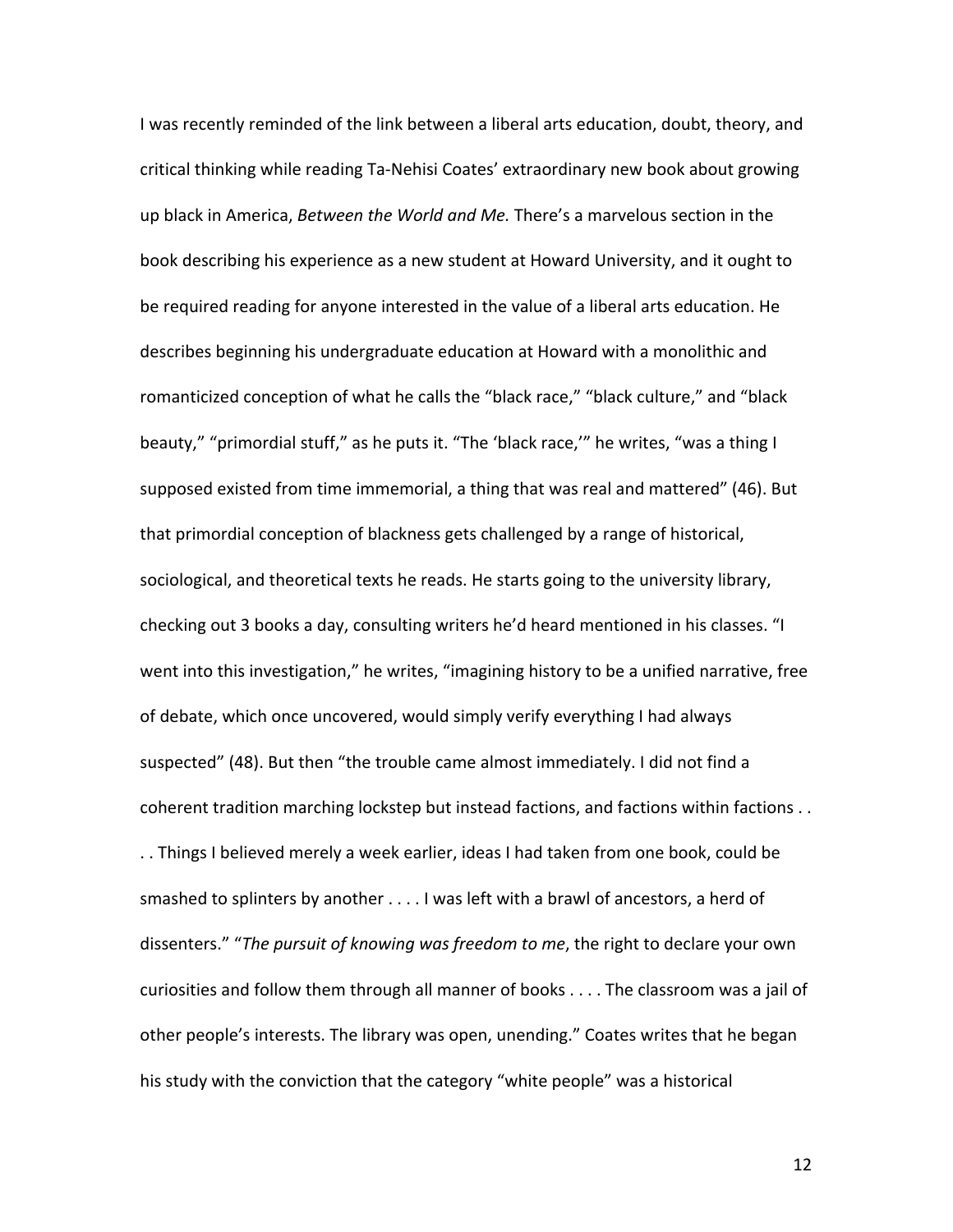construction, but soon had to come to face the hard but liberating fact that the category "black people" was a historical construction as well. He found that earlier, grand theories of nationalism simply "relieved me of certain troubling questions  $-$  this is the point of nationalism"—and that freedom actually came from the troubling of those questions, from what Nelson calls doubt.

Coates writes eloquently about how his growing intellectual doubt constructively troubled what he calls "the Dream" of a unified, coherent, and ultimately romantic view of identity and culture. "The Dream," he writes, "thrives on generalization, on limiting the number of possible questions, on privileging immediate answers. The Dream is the enemy of all art, courageous thinking, and honest writing. And it became clear that this was not just for the dreams concocted by Americans to justify themselves but also for *the dreams that I had conjured to replace them"* (51). And here, for me, is the key sentence: "It began to strike me that the point of my education was a kind of discomfort" (53), a "process" that "would break all the dreams, all the comforting myths of Africa, of America, and everywhere and would leave me only with humanity in all its terribleness." Here, particularly with respect to the history courses he took, he stresses the value of doubt and critical thinking as he writes about becoming systematically disabused of romantic, sentimental, monolithic, grand narratives about blackness. His education leads to a kind of "vertigo," "contradictions" send him into a "gloom," "there was nothing holy or particular in my skin; I was black because of history and heritage" (54). "There was no inherent meaning in black blood." He writes here that he begins to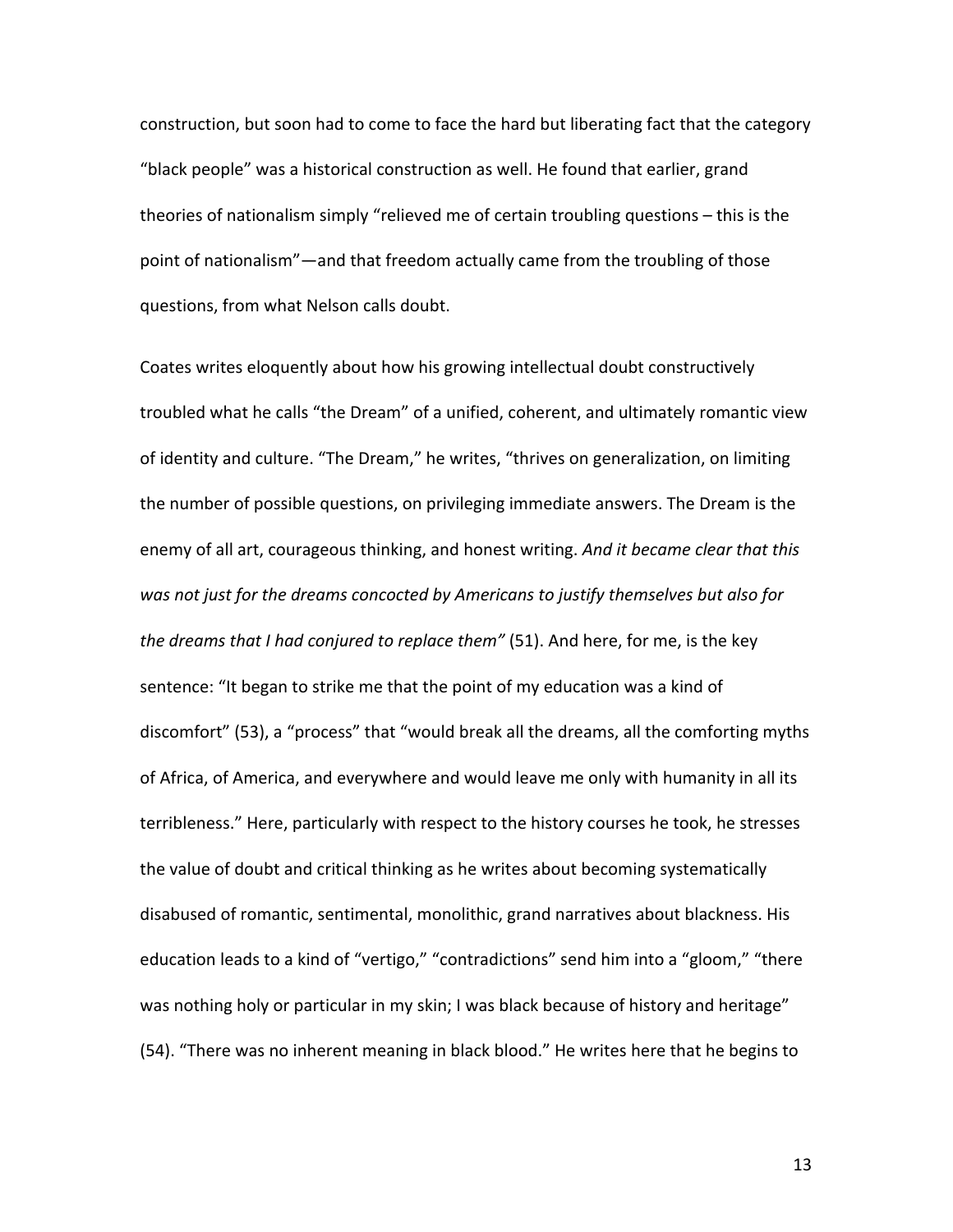"escape . . . the invention of racecraft," but "still and all I knew that we were something, that we were a tribe," "invented" but "no less real" (55).

"Invented but no less real." That's key. Coates' experience captures quite exactly the effect of theory Culler writes about, for it involves a systemic form of scrutiny that reveals not that common sense and orthodox beliefs aren't' "real," but rather, that their reality is not given and immanent, but invented. Reading Nelson in concert with Culler and Coates we can see the shape and character of what truly innovative critical thinking is all about. As I argued a moment ago, it's less about solving problems than creating them. It's about confronting what Coates calls the "discomfort" of having what you think you know and assume to be true challenged and disrupted, being forced to subject the very foundation of those truths and those beliefs to critical scrutiny and skepticism. Lots of articles about the value of a liberal arts education note that employers are attracted to graduates with a strong background in the humanities and liberal arts because they have critical thinking skills, but too often their notion of critical thinking is vague and generic, focused much more on the basic skills of research, analysis, and argument than on the kind of critical scrutiny and skepticism Nelson has in mind and Coates models.

This problem was recently highlighted in a *Wall Street Journal* article entitled "Bosses Seek 'Critical Thinking,' But What is That?" (by Melissa Korn, October 21, 2014). Korn notes that, according to one career search site, "mentions of critical thinking in job postings have doubled since 2009. "It's one of those words," (this guy can't count either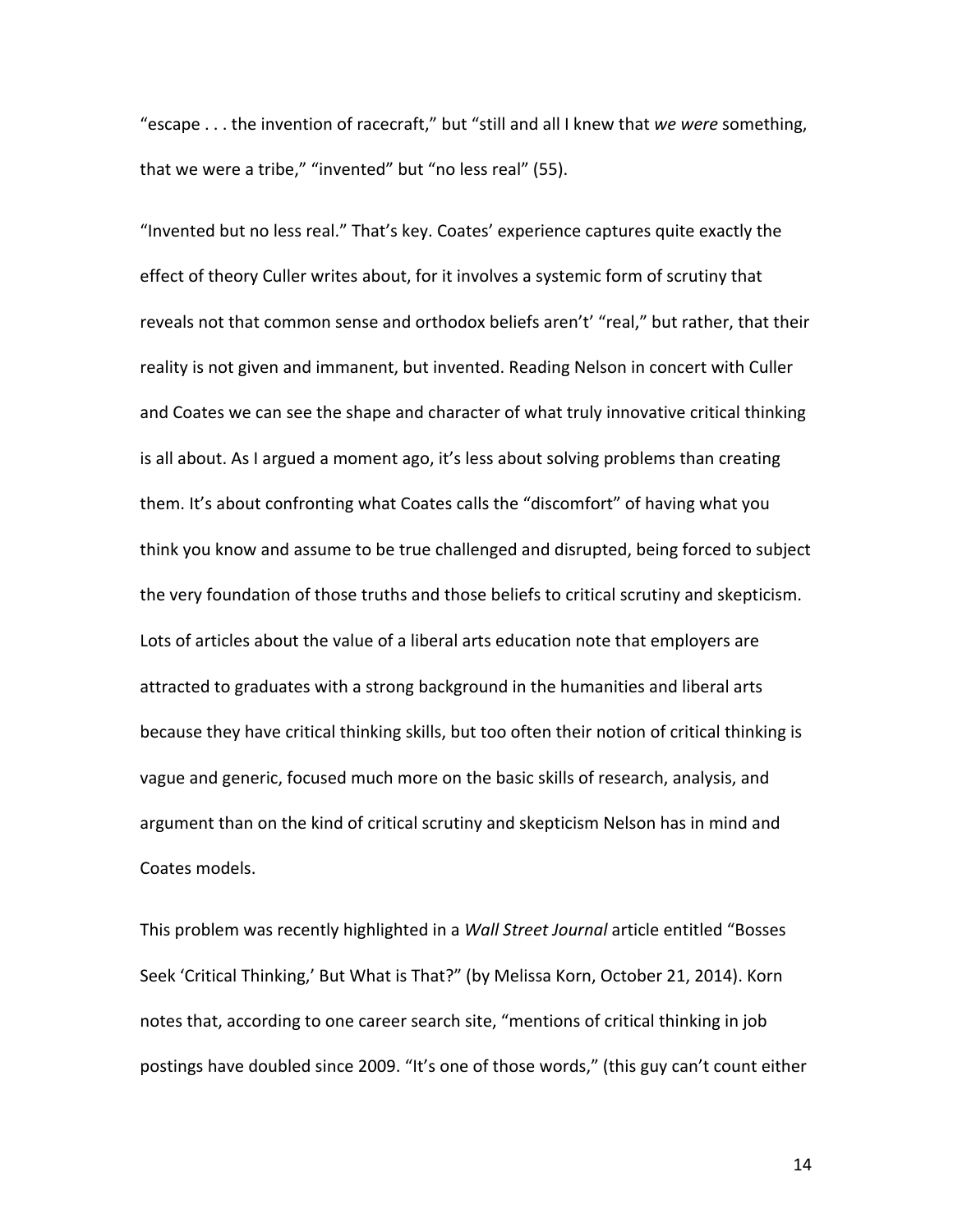$-$  "critical thinking" is two words) according to a director of recruiting at a major accounting firm she quotes, "like diversity was, like big data is - where everyone talks about it but there are 50 different ways to define it." The problem with almost all the definitions of critical thinking cited in the article is that they have a lot to say about doing research and making decisions but come up short when it comes to anything resembling *critical* thinking. For example, one organization defines critical thinking as "the ability to work with data, to accumulate it, analyze it [and] synthesize it, in order to make balanced assessments and smart decisions." For Goldman Sachs it involves asking "investment-banking and sales-and-trading candidates to assess company valuations and stock pitches and then to explain how they arrive at their conclusions." "In lateround interviews" at another company cited in the article, "candidates must show how they would tackle business problems, such as whether it makes more sense for a company to make or buy a product, and why." As you can see from these examples, the baseline in most of these definitions of critical thinking is "problem solving," with how to work more profitably inside the box.

And that's the problem. The emerging, new, vocational model of higher education skews the concept of critical thinking away from what Nelson and Coates emphasize and reduce it to a set of sheerly utilitarian skills any educated person ought to have  $-$  the ability to do basic research on a topic, organize and synthesize your findings, and make a recommendation about which course of action will solve a given problem. Are these important skills to have? Of course. Do liberal arts students excel at them? Yes. Do they constitute critical thinking in the best tradition of a liberal arts education? No.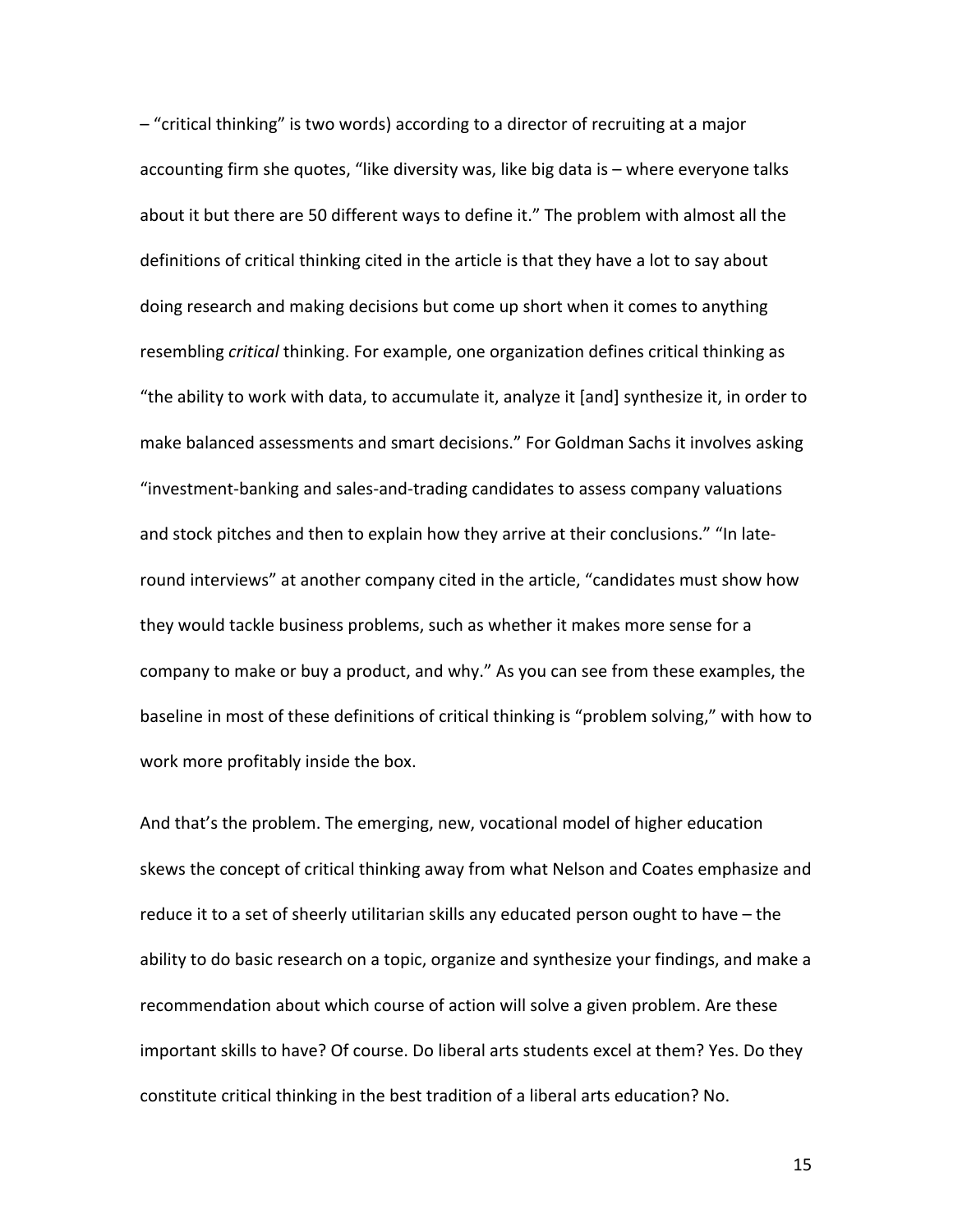Critical thinking is more than solving specific problems through research and analysis. Critical thinking in the humanities and liberal arts is about producing the kind of doubt Nelson emphasizes, and that causes the kind of discomfort Coates recounts. The more our culture (and our economy) think of higher education as vocational training, the more imperiled the liberal arts model of higher education becomes, and the more the ideal of critical thinking looses its constructively disruptive, innovating force, gets emptied out of its skeptical and critical meaning, and becomes merely instrumental, a skill that solves business problems, produces better products, and achieves higher profits.

In stressing the value of a liberal arts education we need to put the *critical* back into critical thinking. In my view, critical thinking ought to involve systematic skeptical analyses of the underlying premises of the ideas, propositions, assertions, policies, or procedures we are exploring with our students. Critical thinking is not just about informed, researched, objective analysis, summary, and problem solving. It ought to lead to the kind of existential discomfort Coates describes. After all, the world "critical" is closely connected to the word "crisis." It means "of, relating to, or being a turning point  $\dots$  as in a critical phase; relating to or being the stage of a disease at which an abrupt change for better or worse may be expected. Being in or approaching a state of crisis." Critical thinking leaves you  $-$  at least for a while  $-$  in critical condition. It denotes the onset of risk; discomfort, and change. We can link this to Culler's characterization of the effect of theory. Critical thinking has as its ultimate aim the creation of a crisis in thinking that is inherently disturbing and disruptive because its function is to foster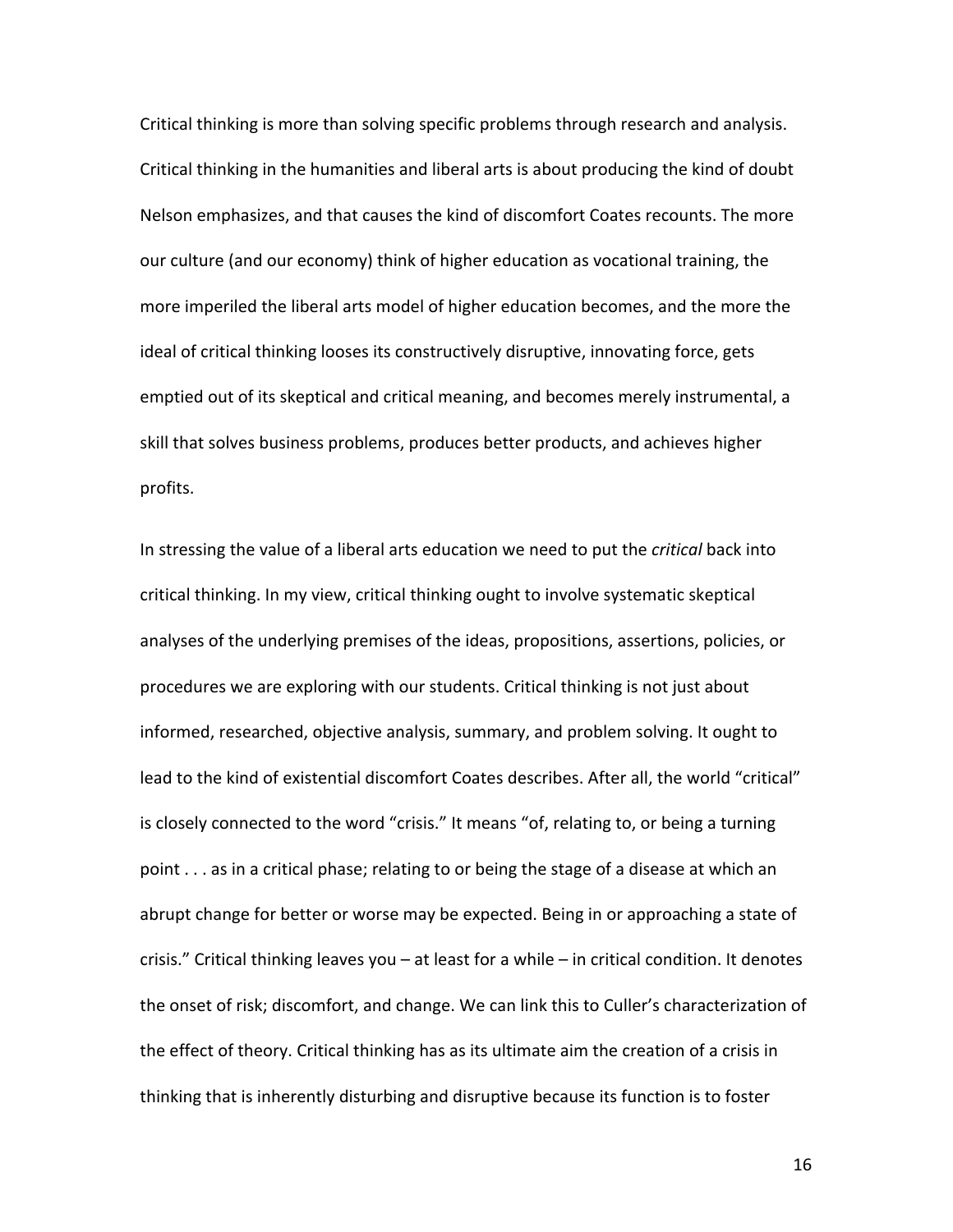systematic skepticism and the wholesale rethinking not only of what you know but the basis of *how* you came to know it.

I'm arguing that if critical thinking doesn't court a crisis in thinking, doesn't lead to an important turning point or juncture in thinking, then it isn't critical thinking. Critical thinking ought to subject not only received ideas and beliefs, but also orthodox forms of thinking themselves, to this process. Critical thinking ultimately scrutinizes the foundations or underlying premises upon which knowledge is based. The kind of intellectual crisis Coates describes is largely of this kind. And what we don't want to wince from here is the element of criticism as negative judgment. Most dictionary definitions of *criticism* and *critical* note that it involves "exercising or involving careful judgment or judicious evaluation," and that in criticism we always have to be "inclined to criticize severely and unfavorably." This means that critical thinking involves considering judgments and evaluations that are unfavorable, the kind of thinking that questions the premises and validity of the assertions, claims, and positions under scrutiny. Criticism often results in disapproval, often disapproval of the orthodox, and of what we take to be tradition and common sense. This is what the so-called "culture wars" around theory and political correctness were all about, for collectively, poststructuralist theory raised critical, often disapproving questions about the historical limits around the rights and forms of agency associated with liberal humanism. The critique of essentialism and foundationalism in contemporary theory is one of the best examples we have of critical thinking. Our students do not have to embrace or adopt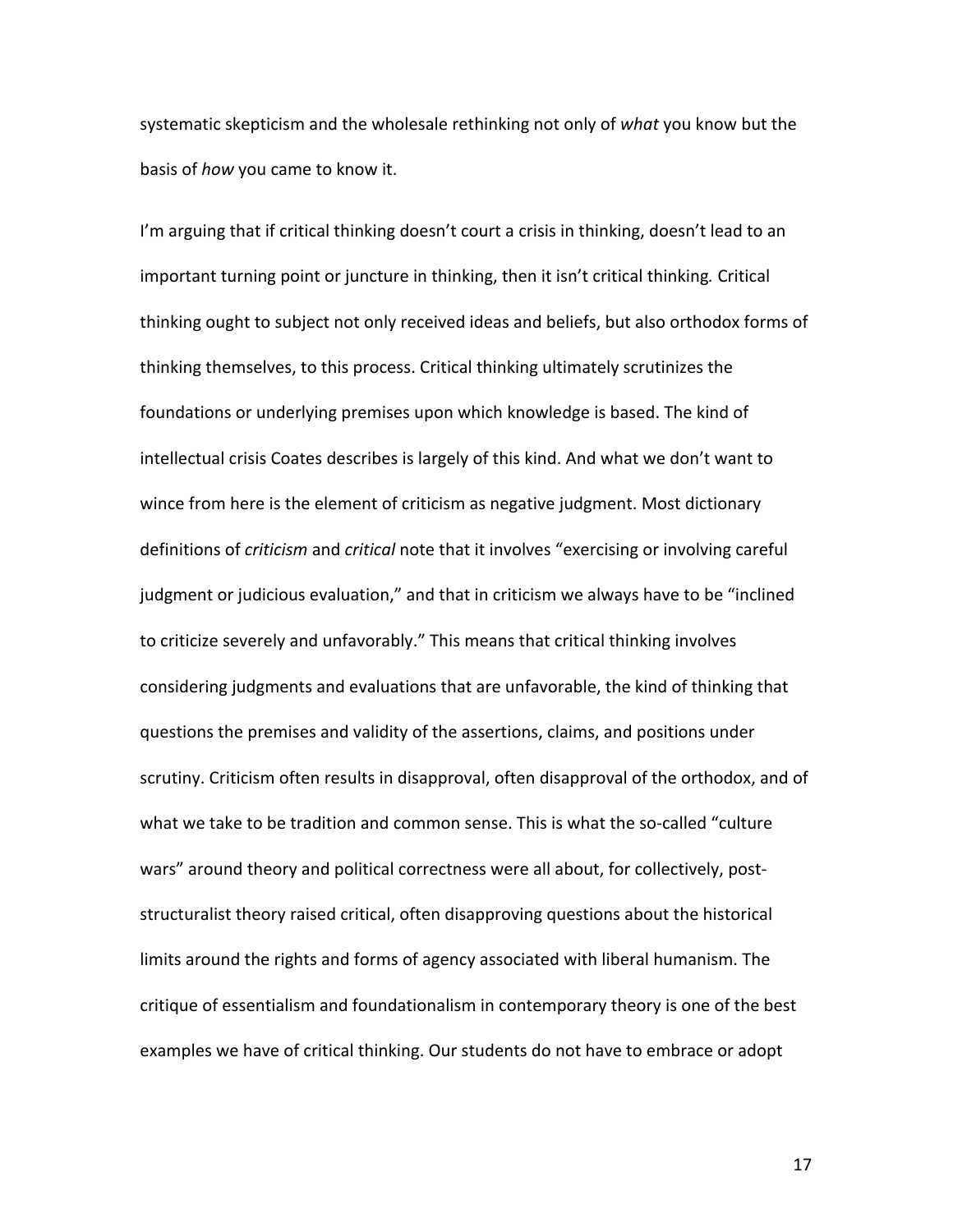anti- or post- essentialist philosophies, but they will be stronger people for having confronted their arguments.

With my analysis of contemporary definitions of critical thinking in mind, I think we can distinguish between two kinds of critical thinking, *pragmatic* and *epistemological*. The pragmatic view of critical thinking construes such thinking in fairly narrow and utilitarian ways; as research, reflection, summary, synthesis, sorting out possibilities and then making decisions about how best to solve a problem. This is the kind of critical thinking, as we saw a moment ago, that business people like, and so it is increasingly cited as a concrete skill humanities and liberal arts students learn, transferable to a variety of jobs. This approach to critical thinking, of course, is closely aligned with the vocational model of higher education.

The second, epistemological conceptualization I have just been discussing is more closely aligned with the historical grounding of the liberal arts in its orientation overagainst the pragmatic, utilitarian, and professional, an education geared to facilitate the freethinking of the free person in a democratic culture. The first is aimed at marshalling research and analytical skills to solve concrete problems (most often in business), the second is aimed at facilitating skeptical analyses of the underlying foundations of thought, raising questions about the grounding of epistemological orthodoxies of all kinds. This is the form of critical thinking Coates experienced at Howard, reading and thinking that was both systematic and eclectic enough to raise not only historical but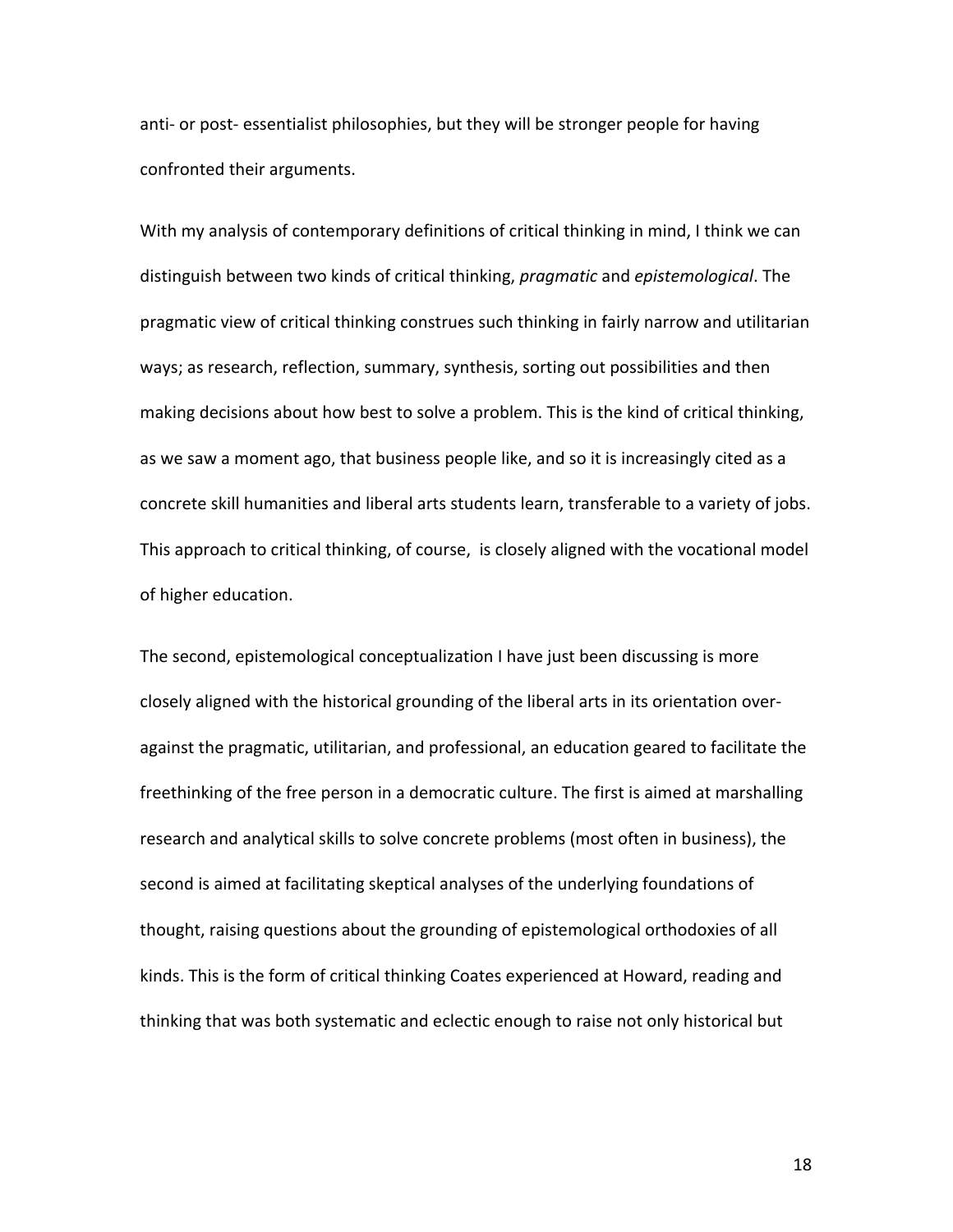theoretical and epistemological questions that brought him to realize that what he had taken to be simply true and given was in fact historically and socially constructed.

I believe it's important that we balance a new stress on the practical utility of a liberal arts education with an equal stress on the value of doubt, skepticism, and even dissent inherent in the kind of education we associate with critical thinking. Many of the disciplines central to the liberal arts  $-1$ 'm thinking in particular of philosophy, history, literary studies, sociology, anthropology, and history  $-$  are particularly well suited to the teaching of both the pragmatic and epistemological forms of critical thinking, and we ought to underscore this fact as we explain the value of a liberal arts education. These disciplines, collectively, focus our attention on what critics like Richard Rorty and Barbara Herrnstein-Smith called the *contingencies of thought and value* – whether conceptual, historical, imaginative, cultural, or social – the frameworks or contexts within which knowledge and truth are produced.

#### **Conclusion**

I want to conclude by stressing how the kind of critical thinking I'm advocating ultimately leads to innovative thinking, innovative teaching, and innovative research in the liberal arts. I agree with more conservative commentators that the survival of the humanities and liberal arts depends in part upon our making sure that we preserve the key texts, authors, ideas, and events that have always been central to humanistic learning. However, I strongly believe we also need to stress the importance of innovation and change in the humanities narrowly and the liberal arts in general. Their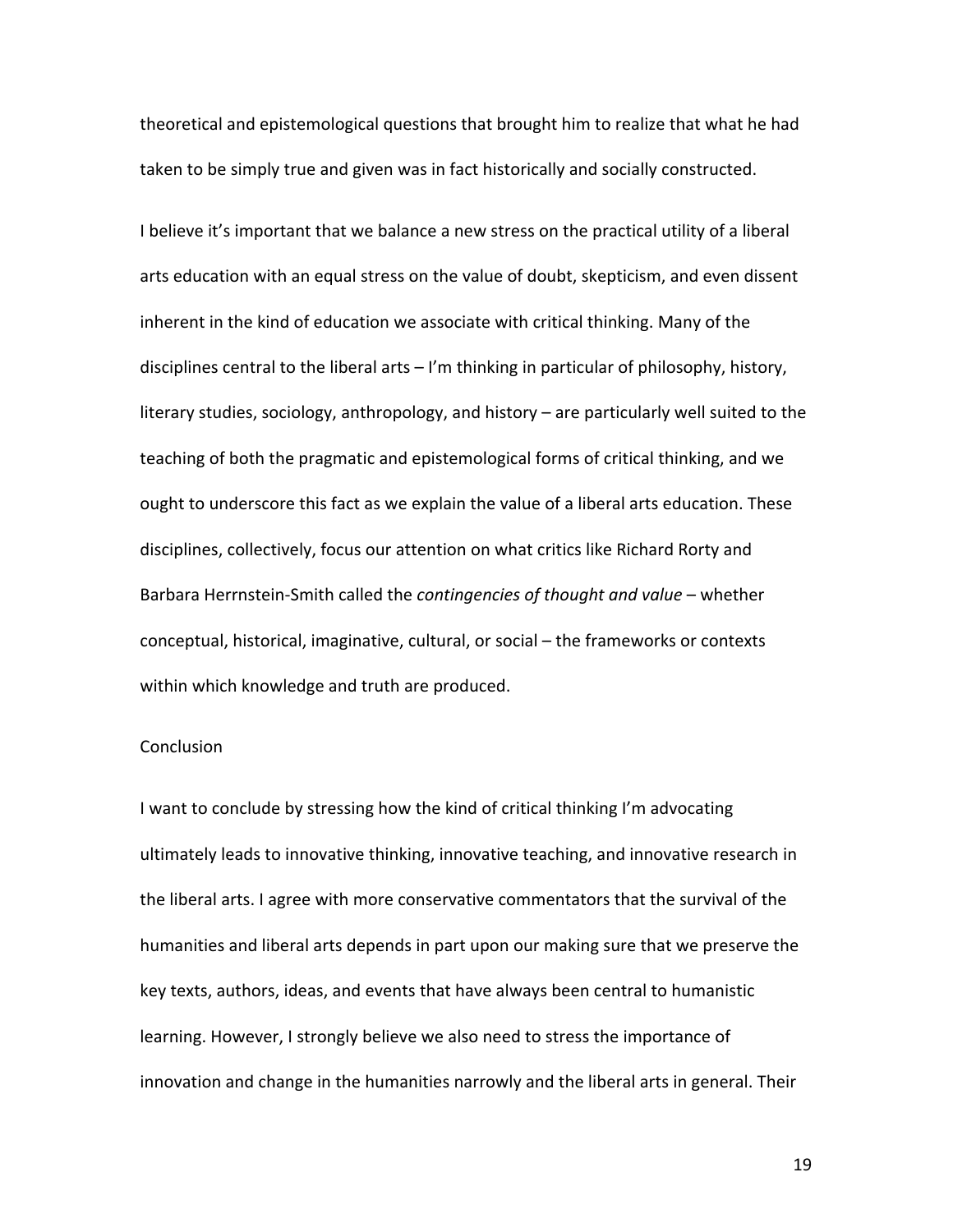survival cannot depend solely on the curation of static or ossified subjects and methodologies alone. It will depend as well on our stressing *innovation* – in both the subjects we research and teach, and in the methodologies we use on our own or collaboratively. We need to defend and explain the value not of an  $18^{th}$  or  $19^{th}$  century conception of the liberal arts, but of a  $21<sup>st</sup>$  century conception of the liberal arts. The humanities alone, for example, have benefited enormously from the inclusion of new interdisciplinary angles of inquiry informed by structuralist and poststructuralist thought, and by whole new subjects introduced by feminist studies, postcolonial studies, the new historicism, critical approaches across the disciplines that explore the human condition in the contexts of race, class, gender, and sexuality – critical contexts that had long been missing from our study of the human. More recently, they have also undergone a fascinating transformation with regard to posthumanism's exploration of the intersection between the human, the animal, the biological, and the technological, all unfolding under the new idea that the study of the human might be usefully reoriented around the new temporal concept of the anthropocene. These intersections and linkages are less *interdisciplinary* than transdisciplinary. That is, they represent a new, potentially transformative vitality in the liberal arts in which scholars and researchers from two or more disciplines do not simply apply their separate methodologies toward the study of a single problem, but rather, work jointly within and across the borders of those methodologies to develop new conceptual frameworks that transcend traditional binary differences between disciplines, developing what are sometimes called *translational innovations* that move beyond discipline-specific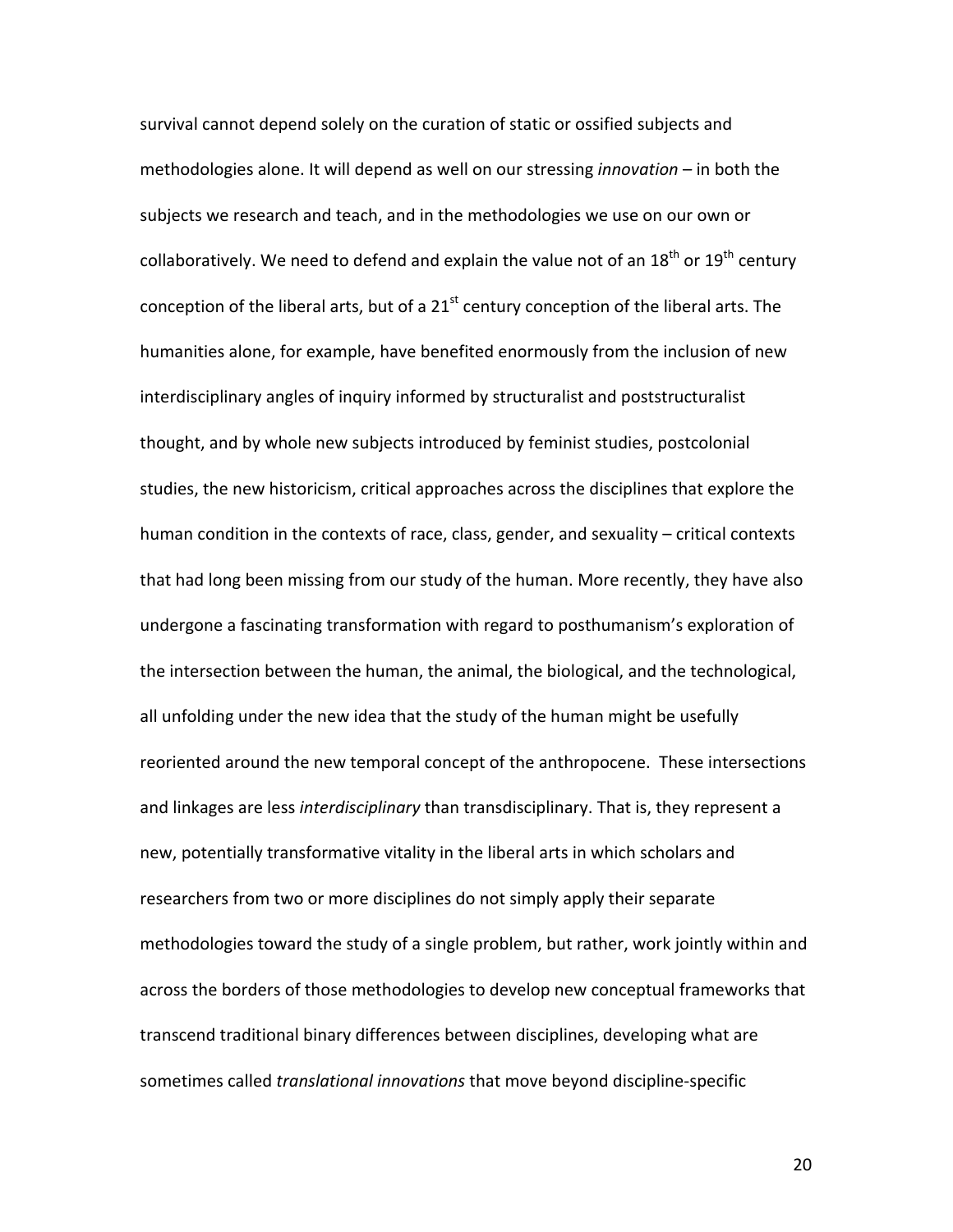approaches to deal with issues and problems that cannot adequately be treated by single disciplines, or even by multiple disciplines working within the limits of their separate methodologies. One of the great strengths of the liberal arts is that they are particularly well suited to developing transdisciplinary approaches to a wide range of subjects traditionally associated with the humanities, arts, natural, or social sciences separately. Biologists and neuroscientists are already working on problems we used to associate narrowly with the arts – and vice-versa. And computer scientists long ago began to contribute to my own discipline's study of literature and narrative in the now burgeoning field of the digital humanities. (see Tuesday's "Turn the Page, Spur the Brain" that reports on the work of a consortium of specialists in communications, neuroimaging, radiology, and medicine whose work provides fascinating insights into the cognitive function of imagining through story-telling, insights that will be fascinating to people in my discipline).

The "trans" in transdisciplinary signals transgression and the crossing of traditional borders. It's not that difficult, whether we teach in the humanities, the natural sciences, or the social sciences, to recognize the broad intersections in what we do that link us together and which, going forward, we ought to foreground and exploit. We tend to think of the sciences as being about material reality, numerical calculation, and measurement, and to think of the humanities as being about words and their interpretation. But writing – and the interpretation of writing – is also a form of measurement and calculation. Geologists study rock formations and sedimentary strata, but what do geologists do if not read and interpret the landscapes they study? And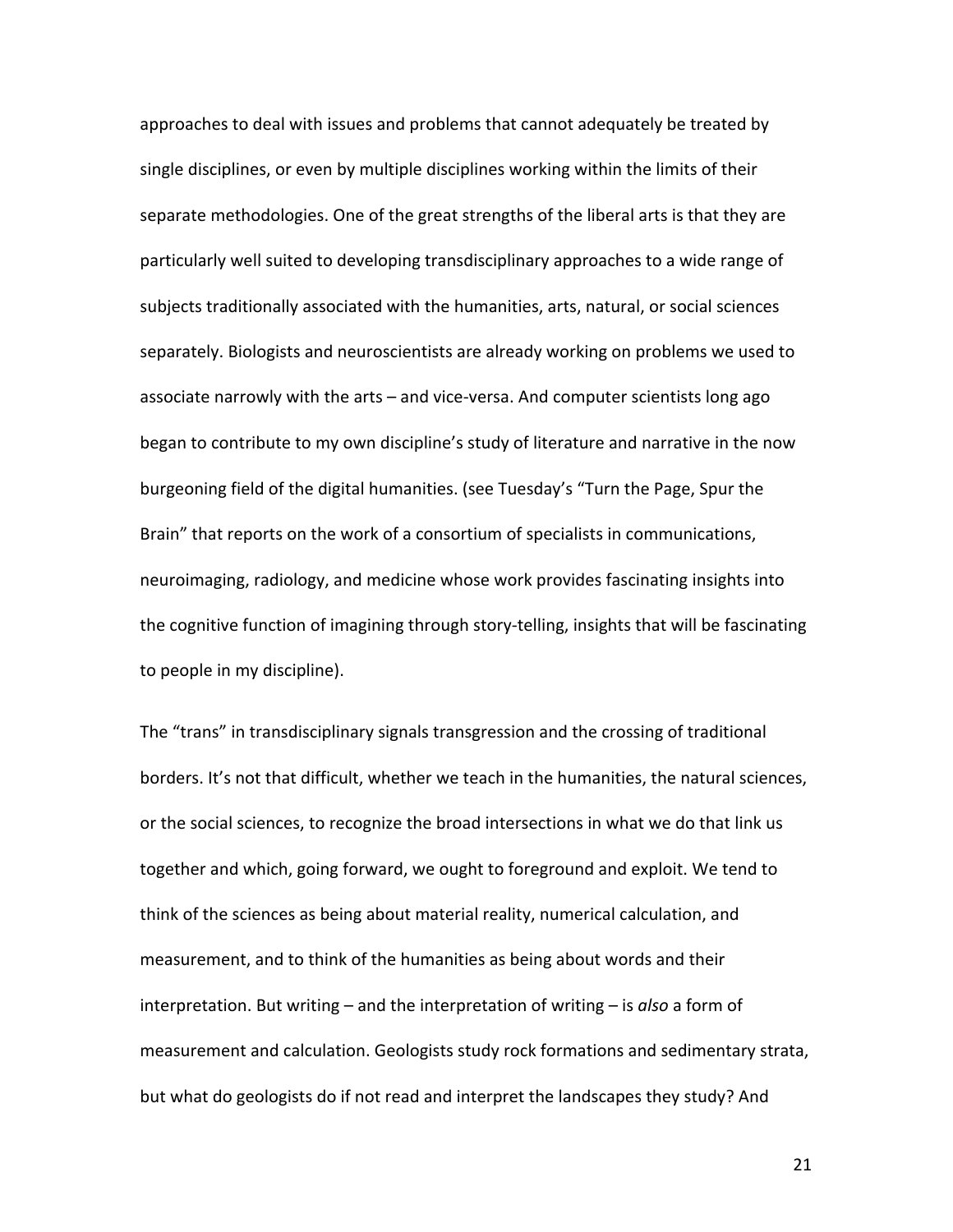texts, too --- creative, literary, religious, philosophical, historical – are also landscapes, ecologies to be explored and mapped by the various disciplines that create and study them. One way to simplify the message here is to insist that our students need to know as much as they can about words and numbers, to grasp the idea that both are systems of representation that do not simply reflect, but help to constitute, the very realities they help us study. To be responsible, innovative, global citizens in the  $21<sup>st</sup>$  century, they need to explore in a transdisciplinary framework the intricate, constitutive intersections between the material and the ineffable, between what can be seen and measured, and the abstract systems we use to do the seeing and enable the measuring.

My main message about defending the humanities and liberal arts is that divided we lose. *Divided we lose.* What's great about our disciplines, collectively, is the way in which they preserve and value the past, but in a context in which that past is subject to reflective and constructive critique, so that the ways in which we think about what constitutes the human keeps changing, and the collection of texts, ideas, historical events, material realities, and cultural forms we discuss with our students keeps expanding as well. The liberal arts are living arts. They are about both the perpetuation and the production of knowledge and the teaching of concrete, transferable skills, some of them directly related to the needs of employers, and others crucial to the functioning of liberal democracy and the vigilant expansion to everyone of the rights and benefits it offers. I think the best way to articulate the value of the liberal arts at a time like ours in which that value is in question, is to do it broadly, stressing the variety of ways in which a liberal arts education is essential not only to the economic, cultural and political life of